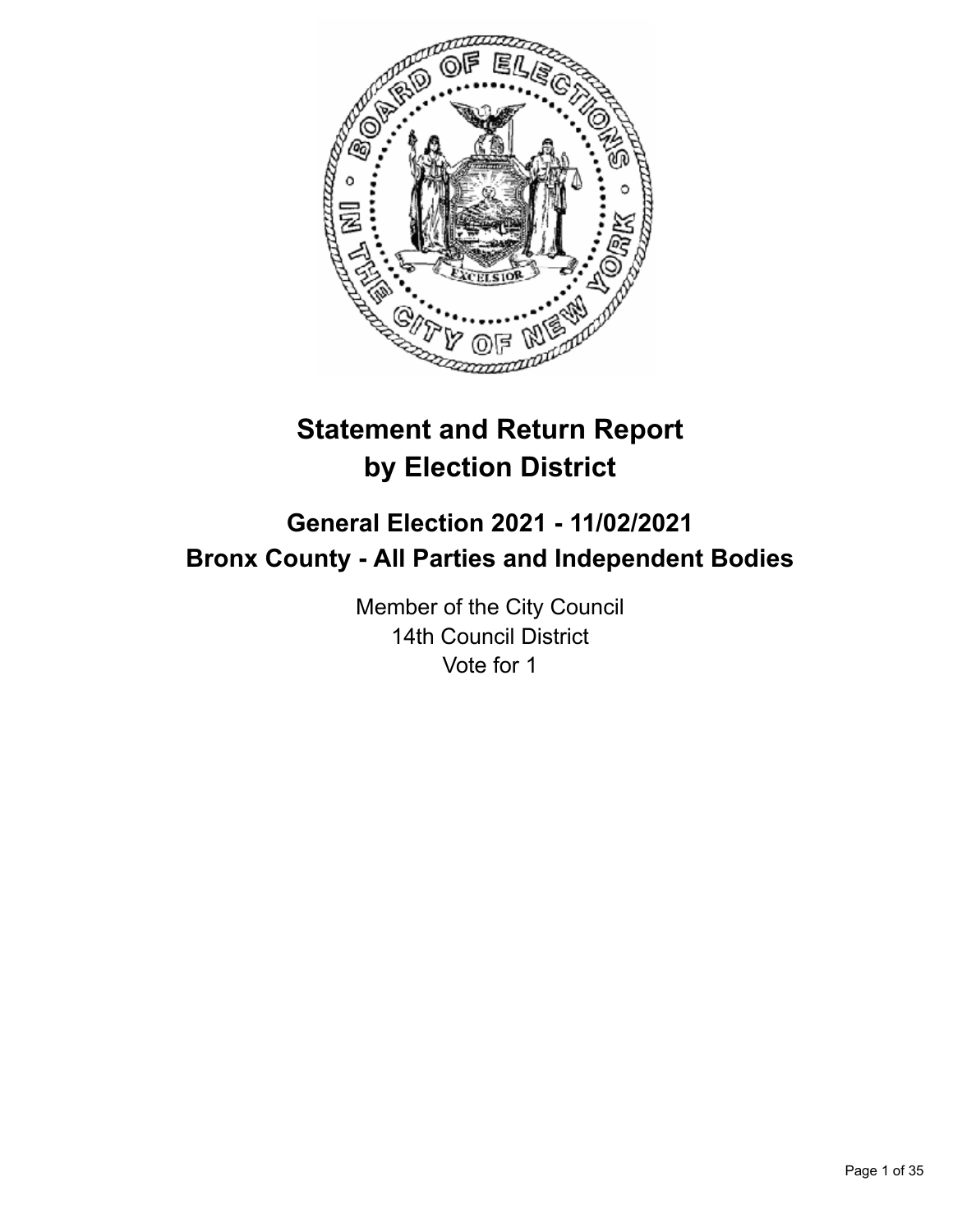

| PUBLIC COUNTER                                           | 149      |
|----------------------------------------------------------|----------|
| <b>MANUALLY COUNTED EMERGENCY</b>                        | 0        |
| ABSENTEE / MILITARY                                      | 12       |
| AFFIDAVIT                                                | $\Omega$ |
| <b>Total Ballots</b>                                     | 161      |
| Less - Inapplicable Federal/Special Presidential Ballots | $\Omega$ |
| <b>Total Applicable Ballots</b>                          | 161      |
| PIERINA ANA SANCHEZ (DEMOCRATIC)                         | 131      |
| SHEMEEN CHAPPELL (REPUBLICAN)                            | 7        |
| ADOLFO ABREU (WRITE-IN)                                  |          |
| <b>Total Votes</b>                                       | 139      |
| Unrecorded                                               | 22       |

# **013/77**

| PUBLIC COUNTER                                           | 120      |
|----------------------------------------------------------|----------|
| <b>MANUALLY COUNTED EMERGENCY</b>                        | 0        |
| ABSENTEE / MILITARY                                      | 3        |
| AFFIDAVIT                                                |          |
| <b>Total Ballots</b>                                     | 124      |
| Less - Inapplicable Federal/Special Presidential Ballots | $\Omega$ |
| <b>Total Applicable Ballots</b>                          | 124      |
| PIERINA ANA SANCHEZ (DEMOCRATIC)                         | 97       |
| SHEMEEN CHAPPELL (REPUBLICAN)                            | 7        |
| <b>Total Votes</b>                                       | 104      |
| Unrecorded                                               | 20       |

| <b>PUBLIC COUNTER</b>                                    | 125          |
|----------------------------------------------------------|--------------|
| MANUALLY COUNTED EMERGENCY                               | 0            |
| ABSENTEE / MILITARY                                      | 8            |
| AFFIDAVIT                                                |              |
| <b>Total Ballots</b>                                     | 134          |
| Less - Inapplicable Federal/Special Presidential Ballots | $\mathbf{0}$ |
| <b>Total Applicable Ballots</b>                          | 134          |
| PIERINA ANA SANCHEZ (DEMOCRATIC)                         | 101          |
| SHEMEEN CHAPPELL (REPUBLICAN)                            | 16           |
| <b>Total Votes</b>                                       | 117          |
| Unrecorded                                               | 17           |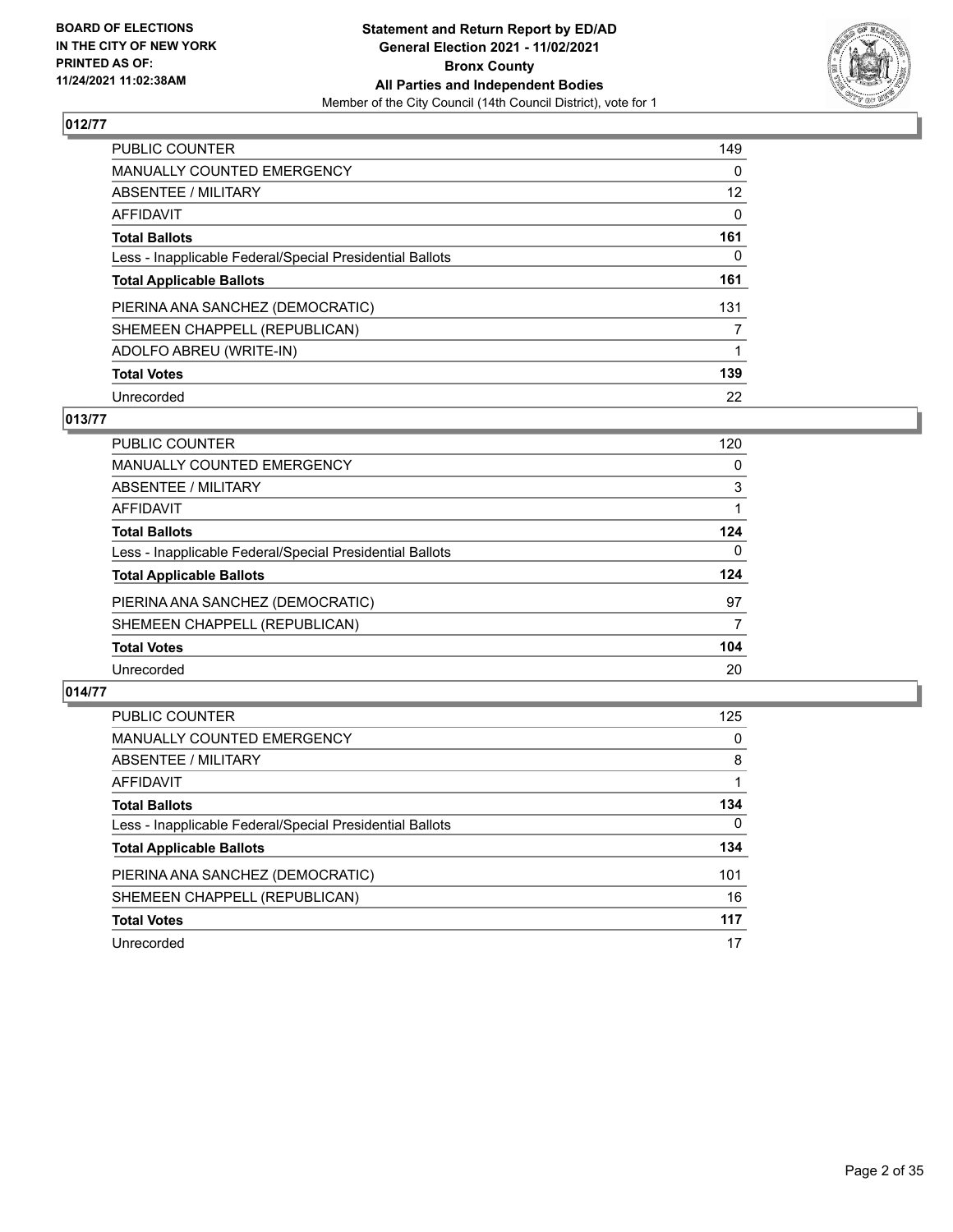

| PUBLIC COUNTER                                           | 148          |
|----------------------------------------------------------|--------------|
| MANUALLY COUNTED EMERGENCY                               | 0            |
| ABSENTEE / MILITARY                                      | 2            |
| AFFIDAVIT                                                |              |
| Total Ballots                                            | 151          |
| Less - Inapplicable Federal/Special Presidential Ballots | $\mathbf{0}$ |
| <b>Total Applicable Ballots</b>                          | 151          |
| PIERINA ANA SANCHEZ (DEMOCRATIC)                         | 113          |
| SHEMEEN CHAPPELL (REPUBLICAN)                            | 9            |
| <b>Total Votes</b>                                       | 122          |
| Unrecorded                                               | 29           |

## **018/77**

| PUBLIC COUNTER                                           | 129      |
|----------------------------------------------------------|----------|
| MANUALLY COUNTED EMERGENCY                               | 0        |
| ABSENTEE / MILITARY                                      | 9        |
| AFFIDAVIT                                                | $\Omega$ |
| <b>Total Ballots</b>                                     | 138      |
| Less - Inapplicable Federal/Special Presidential Ballots | 0        |
| <b>Total Applicable Ballots</b>                          | 138      |
| PIERINA ANA SANCHEZ (DEMOCRATIC)                         | 108      |
| SHEMEEN CHAPPELL (REPUBLICAN)                            | 6        |
| <b>Total Votes</b>                                       | 114      |
| Unrecorded                                               | 24       |

| <b>PUBLIC COUNTER</b>                                    | 127      |
|----------------------------------------------------------|----------|
| <b>MANUALLY COUNTED EMERGENCY</b>                        | 0        |
| <b>ABSENTEE / MILITARY</b>                               | 5        |
| AFFIDAVIT                                                | $\Omega$ |
| <b>Total Ballots</b>                                     | 132      |
| Less - Inapplicable Federal/Special Presidential Ballots | 0        |
| <b>Total Applicable Ballots</b>                          | 132      |
| PIERINA ANA SANCHEZ (DEMOCRATIC)                         | 104      |
| SHEMEEN CHAPPELL (REPUBLICAN)                            | 11       |
| <b>Total Votes</b>                                       | 115      |
| Unrecorded                                               | 17       |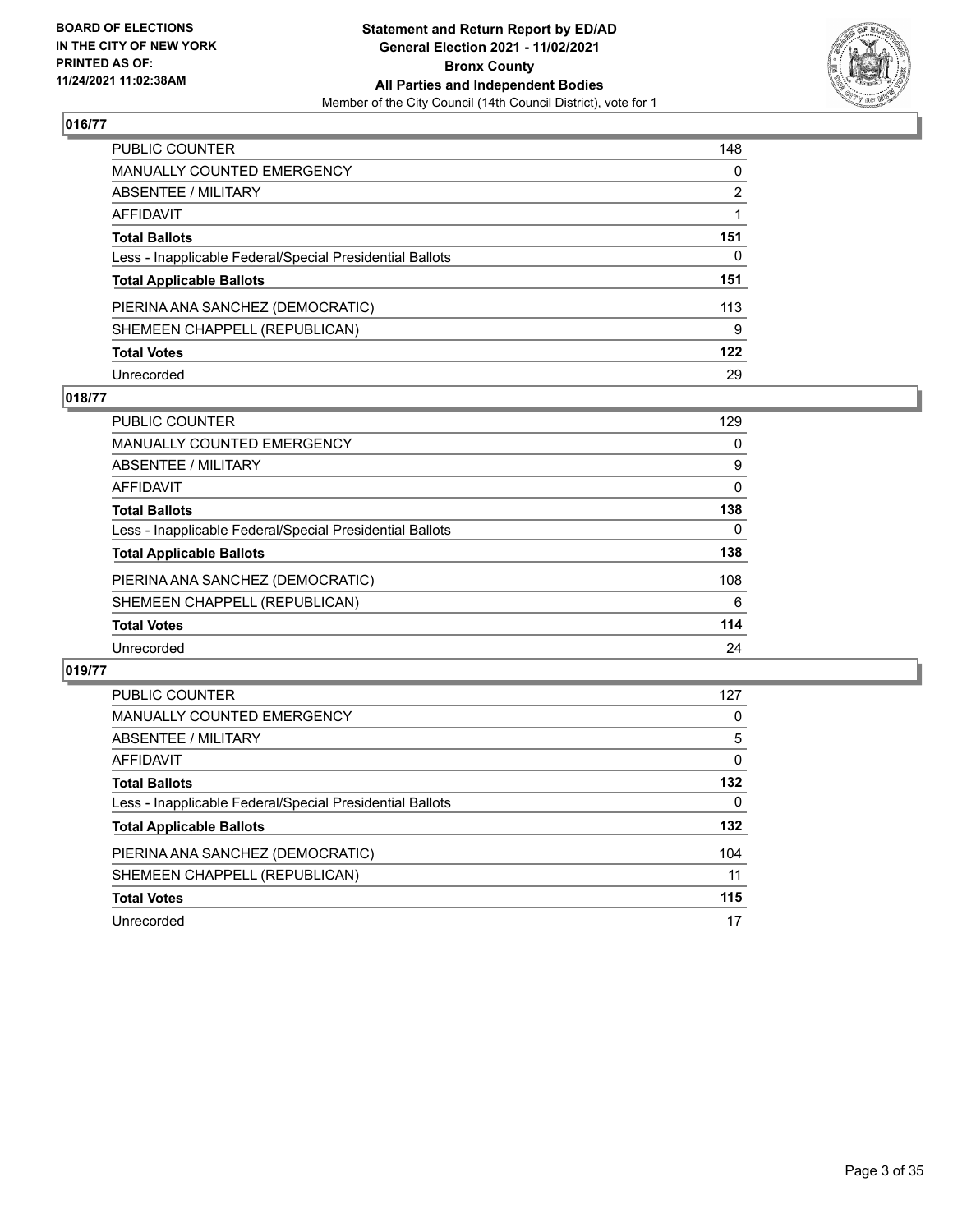

| PUBLIC COUNTER                                           | 104          |
|----------------------------------------------------------|--------------|
| MANUALLY COUNTED EMERGENCY                               | $\mathbf{0}$ |
| ABSENTEE / MILITARY                                      | 6            |
| AFFIDAVIT                                                |              |
| Total Ballots                                            | 111          |
| Less - Inapplicable Federal/Special Presidential Ballots | 0            |
| <b>Total Applicable Ballots</b>                          | 111          |
| PIERINA ANA SANCHEZ (DEMOCRATIC)                         | 92           |
| SHEMEEN CHAPPELL (REPUBLICAN)                            | 5            |
| <b>Total Votes</b>                                       | 97           |
| Unrecorded                                               | 14           |

## **021/77**

| <b>PUBLIC COUNTER</b>                                    | 108      |
|----------------------------------------------------------|----------|
| <b>MANUALLY COUNTED EMERGENCY</b>                        | 0        |
| ABSENTEE / MILITARY                                      | 3        |
| AFFIDAVIT                                                | $\Omega$ |
| <b>Total Ballots</b>                                     | 111      |
| Less - Inapplicable Federal/Special Presidential Ballots | $\Omega$ |
| <b>Total Applicable Ballots</b>                          | 111      |
| PIERINA ANA SANCHEZ (DEMOCRATIC)                         | 89       |
| SHEMEEN CHAPPELL (REPUBLICAN)                            | 11       |
| <b>Total Votes</b>                                       | 100      |
| Unrecorded                                               | 11       |

| <b>PUBLIC COUNTER</b>                                    | 111 |
|----------------------------------------------------------|-----|
|                                                          |     |
| <b>MANUALLY COUNTED EMERGENCY</b>                        | 0   |
| ABSENTEE / MILITARY                                      | 11  |
| AFFIDAVIT                                                | 3   |
| <b>Total Ballots</b>                                     | 125 |
| Less - Inapplicable Federal/Special Presidential Ballots | 0   |
| <b>Total Applicable Ballots</b>                          | 125 |
| PIERINA ANA SANCHEZ (DEMOCRATIC)                         | 100 |
| SHEMEEN CHAPPELL (REPUBLICAN)                            | 8   |
| UNATTRIBUTABLE WRITE-IN (WRITE-IN)                       |     |
| <b>Total Votes</b>                                       | 109 |
| Unrecorded                                               | 16  |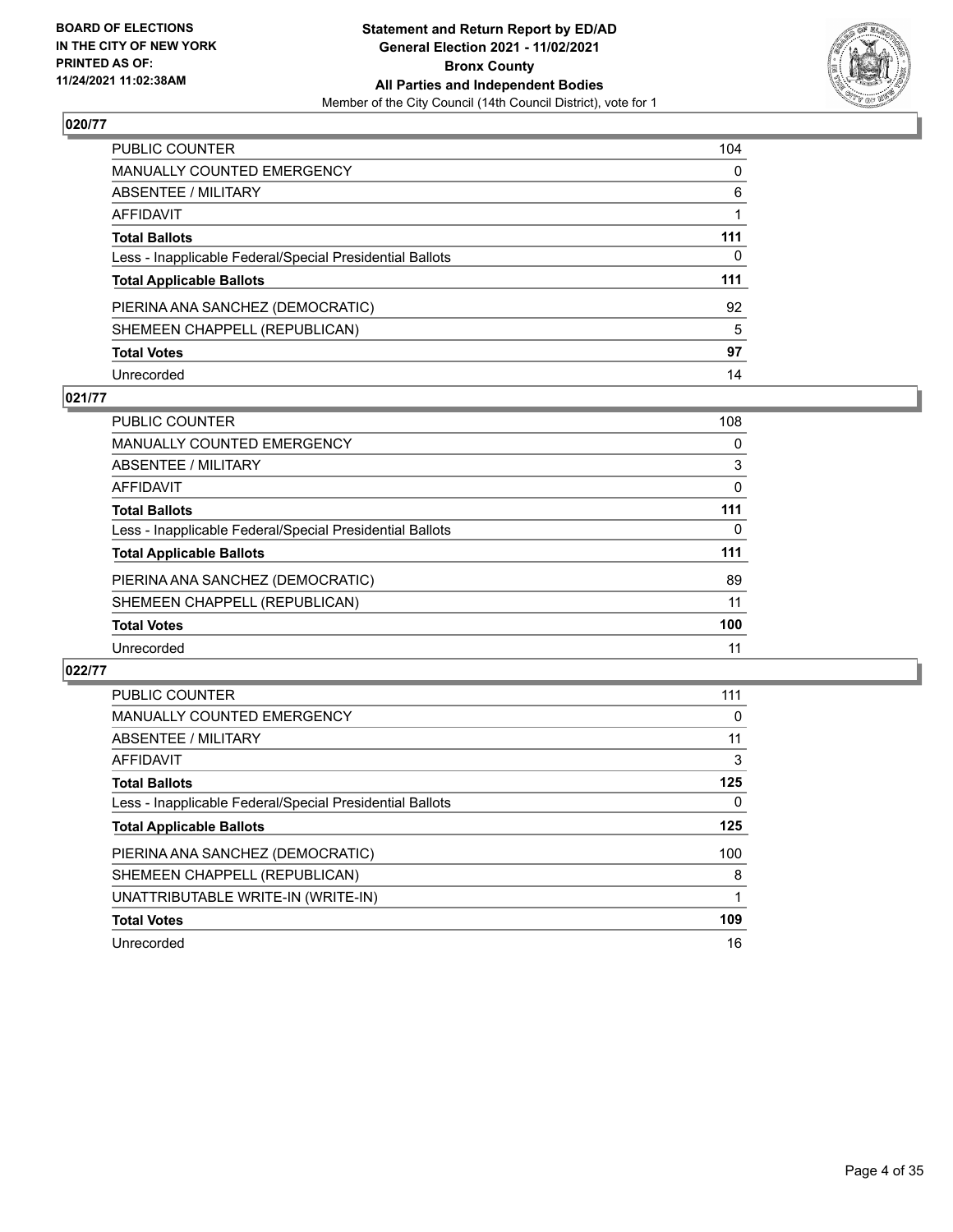

| PUBLIC COUNTER                                           | 45           |
|----------------------------------------------------------|--------------|
| MANUALLY COUNTED EMERGENCY                               | 0            |
| ABSENTEE / MILITARY                                      | 7            |
| AFFIDAVIT                                                | $\mathbf{0}$ |
| <b>Total Ballots</b>                                     | 52           |
| Less - Inapplicable Federal/Special Presidential Ballots | $\mathbf{0}$ |
| <b>Total Applicable Ballots</b>                          | 52           |
| PIERINA ANA SANCHEZ (DEMOCRATIC)                         | 40           |
| SHEMEEN CHAPPELL (REPUBLICAN)                            | 2            |
| <b>Total Votes</b>                                       | 42           |
| Unrecorded                                               | 10           |

## **031/77**

| <b>PUBLIC COUNTER</b>                                    | 17       |
|----------------------------------------------------------|----------|
| <b>MANUALLY COUNTED EMERGENCY</b>                        | 0        |
| ABSENTEE / MILITARY                                      | 5        |
| AFFIDAVIT                                                | $\Omega$ |
| <b>Total Ballots</b>                                     | 22       |
| Less - Inapplicable Federal/Special Presidential Ballots | $\Omega$ |
| <b>Total Applicable Ballots</b>                          | 22       |
| PIERINA ANA SANCHEZ (DEMOCRATIC)                         | 18       |
| SHEMEEN CHAPPELL (REPUBLICAN)                            |          |
| <b>Total Votes</b>                                       | 19       |
| Unrecorded                                               | 3        |

| <b>PUBLIC COUNTER</b>                                    | 121 |
|----------------------------------------------------------|-----|
| <b>MANUALLY COUNTED EMERGENCY</b>                        | 0   |
| <b>ABSENTEE / MILITARY</b>                               | 3   |
| AFFIDAVIT                                                | 0   |
| <b>Total Ballots</b>                                     | 124 |
| Less - Inapplicable Federal/Special Presidential Ballots | 0   |
| <b>Total Applicable Ballots</b>                          | 124 |
| PIERINA ANA SANCHEZ (DEMOCRATIC)                         | 96  |
| SHEMEEN CHAPPELL (REPUBLICAN)                            | 11  |
| <b>Total Votes</b>                                       | 107 |
| Unrecorded                                               | 17  |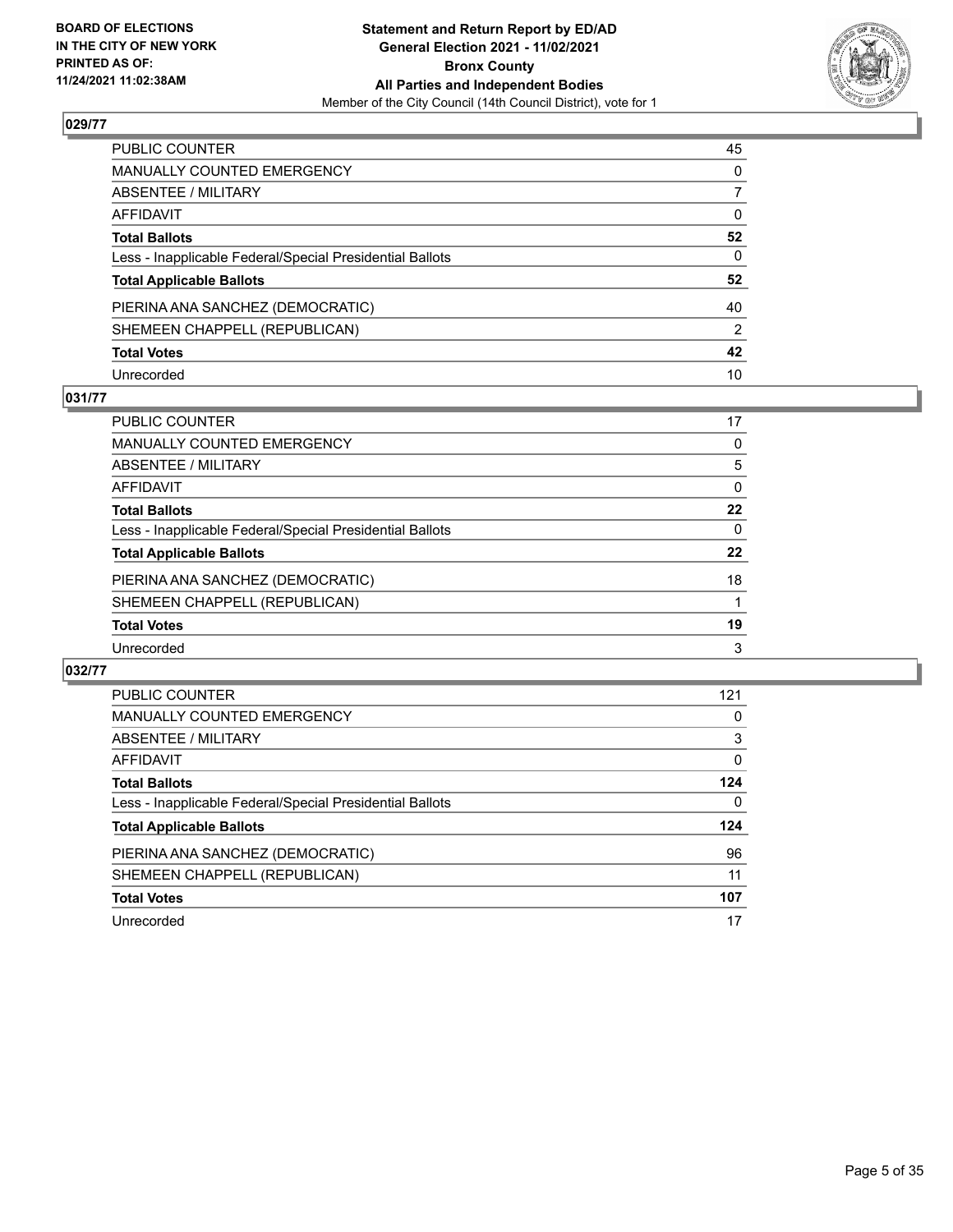

| PUBLIC COUNTER                                           | 91       |
|----------------------------------------------------------|----------|
| MANUALLY COUNTED EMERGENCY                               | $\Omega$ |
| ABSENTEE / MILITARY                                      | 8        |
| AFFIDAVIT                                                | $\Omega$ |
| <b>Total Ballots</b>                                     | 99       |
| Less - Inapplicable Federal/Special Presidential Ballots | 0        |
| <b>Total Applicable Ballots</b>                          | 99       |
| PIERINA ANA SANCHEZ (DEMOCRATIC)                         | 82       |
| SHEMEEN CHAPPELL (REPUBLICAN)                            | 6        |
| <b>Total Votes</b>                                       | 88       |
| Unrecorded                                               | 11       |

#### **034/77**

| <b>PUBLIC COUNTER</b>                                    | 118 |
|----------------------------------------------------------|-----|
| MANUALLY COUNTED EMERGENCY                               | 0   |
| ABSENTEE / MILITARY                                      | 14  |
| AFFIDAVIT                                                | 0   |
| <b>Total Ballots</b>                                     | 132 |
| Less - Inapplicable Federal/Special Presidential Ballots | 0   |
| <b>Total Applicable Ballots</b>                          | 132 |
| PIERINA ANA SANCHEZ (DEMOCRATIC)                         | 96  |
| SHEMEEN CHAPPELL (REPUBLICAN)                            | 14  |
| <b>Total Votes</b>                                       | 110 |
| Unrecorded                                               | 22  |

| <b>PUBLIC COUNTER</b>                                    | 78       |
|----------------------------------------------------------|----------|
| <b>MANUALLY COUNTED EMERGENCY</b>                        | 0        |
| ABSENTEE / MILITARY                                      | 8        |
| AFFIDAVIT                                                | $\Omega$ |
| <b>Total Ballots</b>                                     | 86       |
| Less - Inapplicable Federal/Special Presidential Ballots | $\Omega$ |
| <b>Total Applicable Ballots</b>                          | 86       |
| PIERINA ANA SANCHEZ (DEMOCRATIC)                         | 62       |
| SHEMEEN CHAPPELL (REPUBLICAN)                            | 11       |
| <b>Total Votes</b>                                       | 73       |
| Unrecorded                                               |          |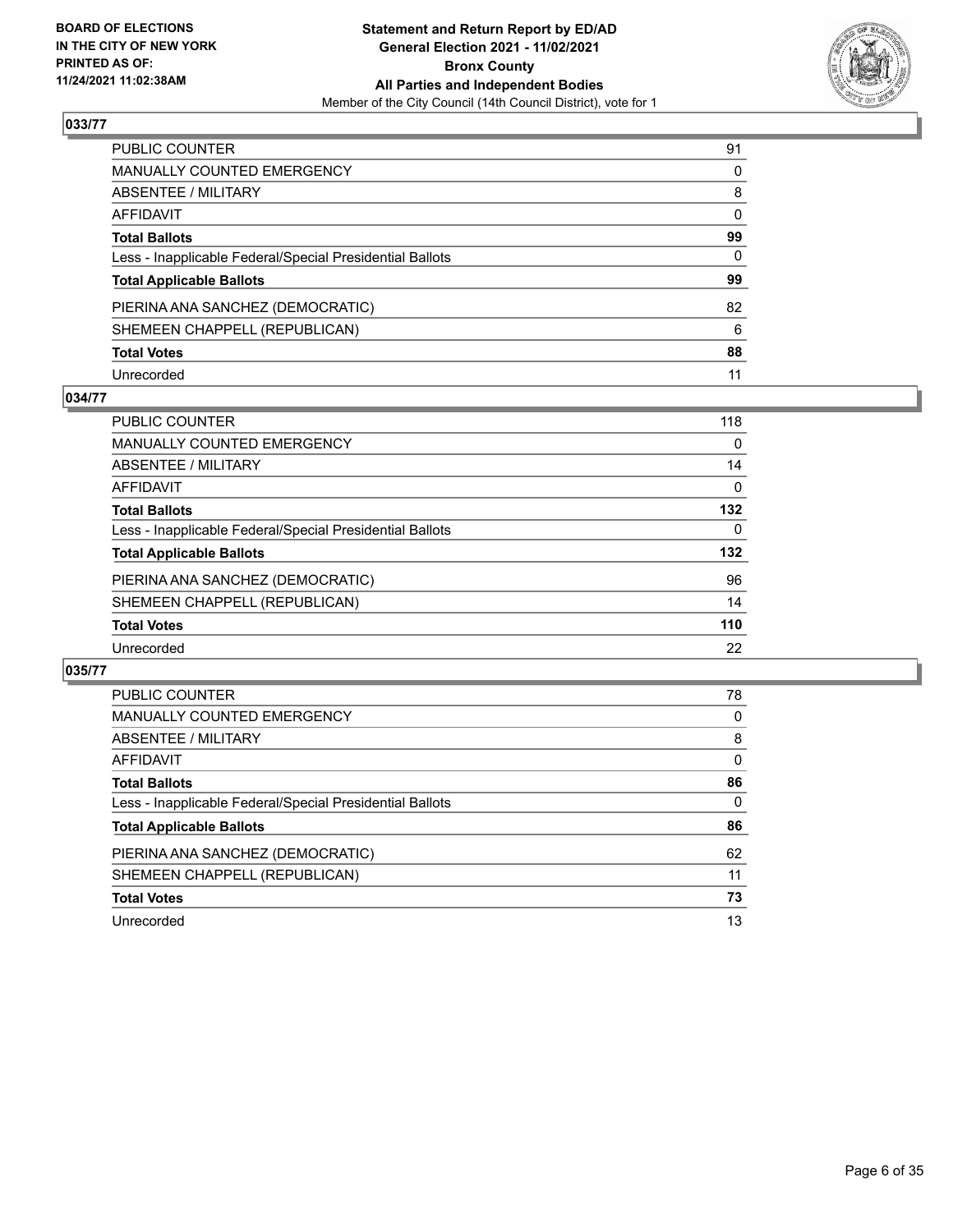

| PUBLIC COUNTER                                           | 157      |
|----------------------------------------------------------|----------|
| MANUALLY COUNTED EMERGENCY                               | 0        |
| ABSENTEE / MILITARY                                      |          |
| AFFIDAVIT                                                | 2        |
| Total Ballots                                            | 160      |
| Less - Inapplicable Federal/Special Presidential Ballots | $\Omega$ |
| <b>Total Applicable Ballots</b>                          | 160      |
| PIERINA ANA SANCHEZ (DEMOCRATIC)                         | 124      |
| SHEMEEN CHAPPELL (REPUBLICAN)                            | 15       |
| <b>Total Votes</b>                                       | 139      |
| Unrecorded                                               | 21       |

## **037/77**

| <b>PUBLIC COUNTER</b>                                    | 95  |
|----------------------------------------------------------|-----|
| MANUALLY COUNTED EMERGENCY                               | 0   |
| ABSENTEE / MILITARY                                      | 13  |
| AFFIDAVIT                                                |     |
| <b>Total Ballots</b>                                     | 109 |
| Less - Inapplicable Federal/Special Presidential Ballots | 0   |
| <b>Total Applicable Ballots</b>                          | 109 |
| PIERINA ANA SANCHEZ (DEMOCRATIC)                         | 92  |
| SHEMEEN CHAPPELL (REPUBLICAN)                            | 3   |
| <b>Total Votes</b>                                       | 95  |
| Unrecorded                                               | 14  |

| <b>PUBLIC COUNTER</b>                                    | 67 |
|----------------------------------------------------------|----|
| <b>MANUALLY COUNTED EMERGENCY</b>                        | 0  |
| ABSENTEE / MILITARY                                      |    |
| AFFIDAVIT                                                |    |
| <b>Total Ballots</b>                                     | 75 |
| Less - Inapplicable Federal/Special Presidential Ballots | 0  |
| <b>Total Applicable Ballots</b>                          | 75 |
| PIERINA ANA SANCHEZ (DEMOCRATIC)                         | 60 |
| SHEMEEN CHAPPELL (REPUBLICAN)                            | 6  |
| <b>Total Votes</b>                                       | 66 |
| Unrecorded                                               | 9  |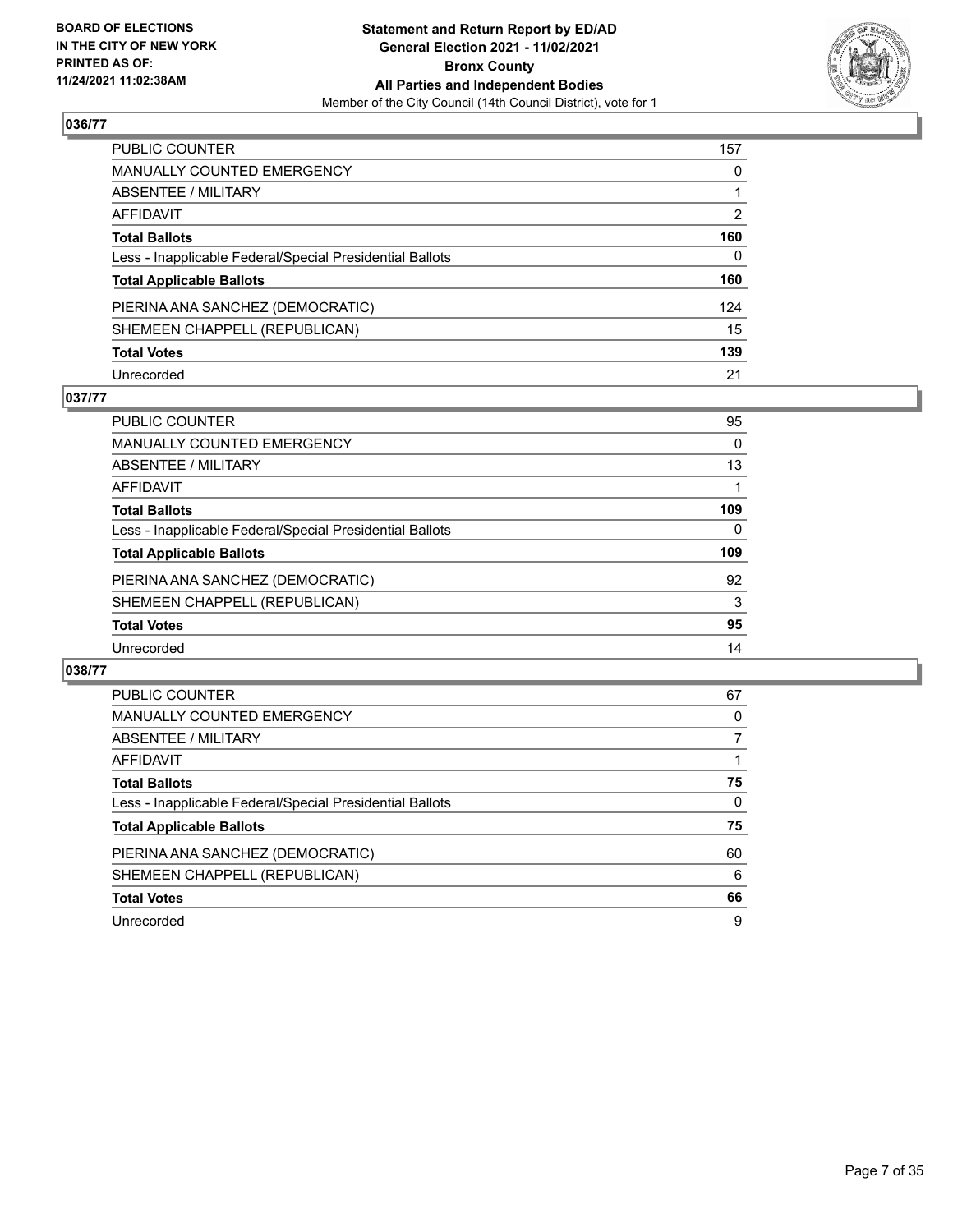

| PUBLIC COUNTER                                           | 101            |
|----------------------------------------------------------|----------------|
| MANUALLY COUNTED EMERGENCY                               | 0              |
| ABSENTEE / MILITARY                                      | $\overline{4}$ |
| AFFIDAVIT                                                | $\mathbf{0}$   |
| Total Ballots                                            | 105            |
| Less - Inapplicable Federal/Special Presidential Ballots | $\Omega$       |
| <b>Total Applicable Ballots</b>                          | 105            |
| PIERINA ANA SANCHEZ (DEMOCRATIC)                         | 80             |
| SHEMEEN CHAPPELL (REPUBLICAN)                            | 9              |
| <b>Total Votes</b>                                       | 89             |
| Unrecorded                                               |                |

## **076/77**

| <b>PUBLIC COUNTER</b>                                    | 113            |
|----------------------------------------------------------|----------------|
| <b>MANUALLY COUNTED EMERGENCY</b>                        | $\Omega$       |
| ABSENTEE / MILITARY                                      | 13             |
| AFFIDAVIT                                                | $\overline{2}$ |
| <b>Total Ballots</b>                                     | 128            |
| Less - Inapplicable Federal/Special Presidential Ballots | 0              |
| <b>Total Applicable Ballots</b>                          | 128            |
| PIERINA ANA SANCHEZ (DEMOCRATIC)                         | 100            |
| SHEMEEN CHAPPELL (REPUBLICAN)                            | 4              |
| <b>Total Votes</b>                                       | 104            |
| Unrecorded                                               | 24             |

| <b>PUBLIC COUNTER</b>                                    | 63       |
|----------------------------------------------------------|----------|
| <b>MANUALLY COUNTED EMERGENCY</b>                        | 0        |
| <b>ABSENTEE / MILITARY</b>                               | 6        |
| AFFIDAVIT                                                |          |
| <b>Total Ballots</b>                                     | 70       |
| Less - Inapplicable Federal/Special Presidential Ballots | $\Omega$ |
| <b>Total Applicable Ballots</b>                          | 70       |
| PIERINA ANA SANCHEZ (DEMOCRATIC)                         | 51       |
| SHEMEEN CHAPPELL (REPUBLICAN)                            |          |
| <b>Total Votes</b>                                       | 58       |
| Unrecorded                                               | 12       |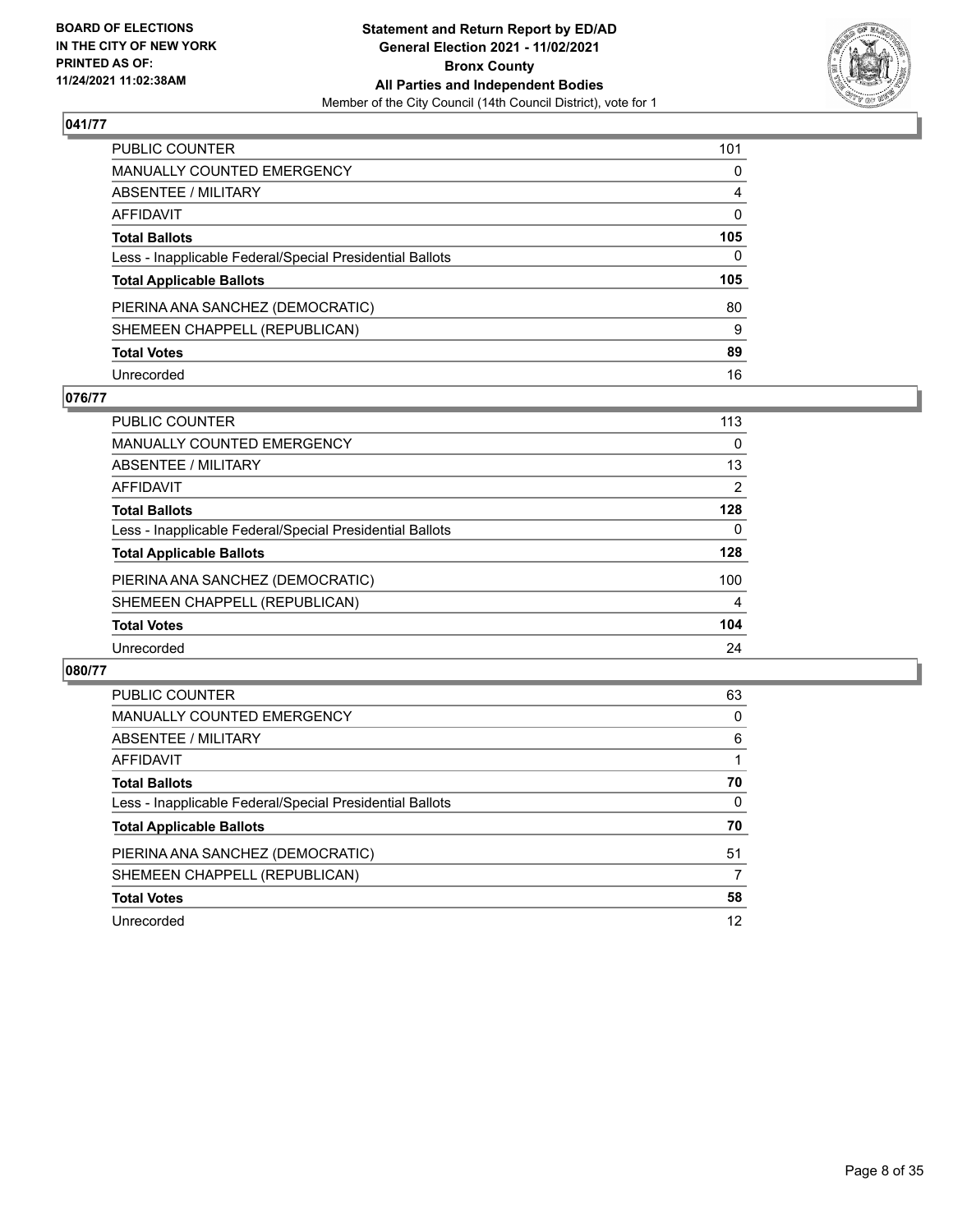

| PUBLIC COUNTER                                           | 100            |
|----------------------------------------------------------|----------------|
| MANUALLY COUNTED EMERGENCY                               | 0              |
| <b>ABSENTEE / MILITARY</b>                               | 2              |
| AFFIDAVIT                                                | $\overline{2}$ |
| <b>Total Ballots</b>                                     | 104            |
| Less - Inapplicable Federal/Special Presidential Ballots | $\Omega$       |
| <b>Total Applicable Ballots</b>                          | 104            |
| PIERINA ANA SANCHEZ (DEMOCRATIC)                         | 82             |
| SHEMEEN CHAPPELL (REPUBLICAN)                            | 6              |
| <b>Total Votes</b>                                       | 88             |
| Unrecorded                                               | 16             |

## **022/78**

| <b>PUBLIC COUNTER</b>                                    | 62       |
|----------------------------------------------------------|----------|
| MANUALLY COUNTED EMERGENCY                               | $\Omega$ |
| ABSENTEE / MILITARY                                      | 9        |
| AFFIDAVIT                                                |          |
| <b>Total Ballots</b>                                     | 72       |
| Less - Inapplicable Federal/Special Presidential Ballots | $\Omega$ |
| <b>Total Applicable Ballots</b>                          | 72       |
| PIERINA ANA SANCHEZ (DEMOCRATIC)                         | 61       |
| SHEMEEN CHAPPELL (REPUBLICAN)                            | 4        |
| <b>Total Votes</b>                                       | 65       |
| Unrecorded                                               | 7        |

| <b>PUBLIC COUNTER</b>                                    | 73 |
|----------------------------------------------------------|----|
| <b>MANUALLY COUNTED EMERGENCY</b>                        | 0  |
| ABSENTEE / MILITARY                                      |    |
| AFFIDAVIT                                                |    |
| <b>Total Ballots</b>                                     | 81 |
| Less - Inapplicable Federal/Special Presidential Ballots | 0  |
| <b>Total Applicable Ballots</b>                          | 81 |
| PIERINA ANA SANCHEZ (DEMOCRATIC)                         | 63 |
| SHEMEEN CHAPPELL (REPUBLICAN)                            | 5  |
| UNATTRIBUTABLE WRITE-IN (WRITE-IN)                       |    |
| <b>Total Votes</b>                                       | 69 |
| Unrecorded                                               | 12 |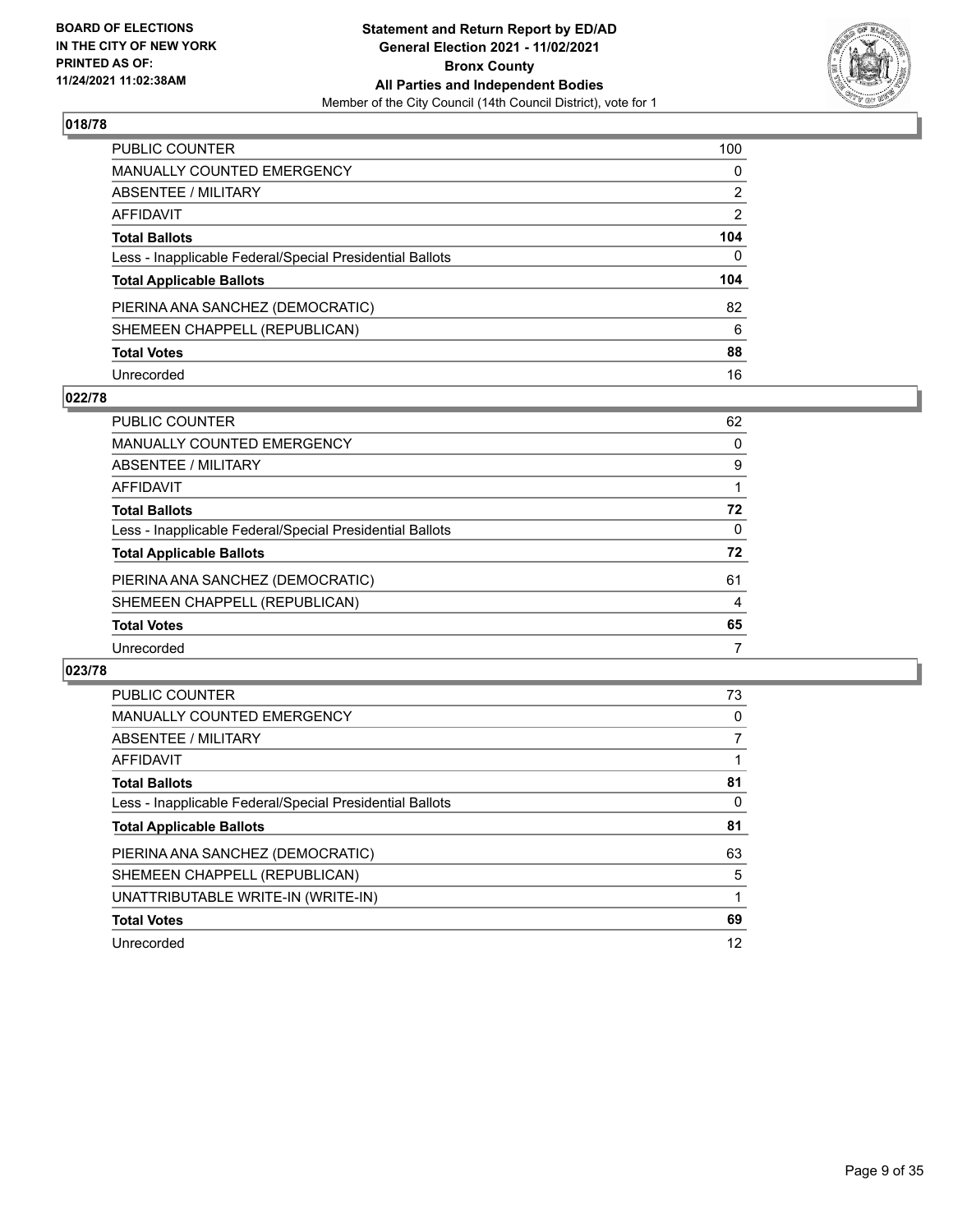

| PUBLIC COUNTER                                           | 77       |
|----------------------------------------------------------|----------|
| <b>MANUALLY COUNTED EMERGENCY</b>                        | 0        |
| ABSENTEE / MILITARY                                      |          |
| AFFIDAVIT                                                | $\Omega$ |
| <b>Total Ballots</b>                                     | 84       |
| Less - Inapplicable Federal/Special Presidential Ballots | $\Omega$ |
| <b>Total Applicable Ballots</b>                          | 84       |
| PIERINA ANA SANCHEZ (DEMOCRATIC)                         | 63       |
| SHEMEEN CHAPPELL (REPUBLICAN)                            | 9        |
| CARMEN DE LA ROSA (WRITE-IN)                             |          |
| <b>Total Votes</b>                                       | 73       |
| Unrecorded                                               | 11       |

#### **029/78**

| <b>PUBLIC COUNTER</b>                                    | 96       |
|----------------------------------------------------------|----------|
| <b>MANUALLY COUNTED EMERGENCY</b>                        | 0        |
| ABSENTEE / MILITARY                                      | 6        |
| <b>AFFIDAVIT</b>                                         | 6        |
| <b>Total Ballots</b>                                     | 108      |
| Less - Inapplicable Federal/Special Presidential Ballots | $\Omega$ |
| <b>Total Applicable Ballots</b>                          | 108      |
| PIERINA ANA SANCHEZ (DEMOCRATIC)                         | 71       |
| SHEMEEN CHAPPELL (REPUBLICAN)                            | 16       |
| UNATTRIBUTABLE WRITE-IN (WRITE-IN)                       |          |
| <b>Total Votes</b>                                       | 88       |
| Unrecorded                                               | 20       |

| <b>PUBLIC COUNTER</b>                                    | 38       |
|----------------------------------------------------------|----------|
| <b>MANUALLY COUNTED EMERGENCY</b>                        | 0        |
| ABSENTEE / MILITARY                                      | 4        |
| AFFIDAVIT                                                | 0        |
| <b>Total Ballots</b>                                     | 42       |
| Less - Inapplicable Federal/Special Presidential Ballots | $\Omega$ |
| <b>Total Applicable Ballots</b>                          | 42       |
| PIERINA ANA SANCHEZ (DEMOCRATIC)                         | 33       |
| SHEMEEN CHAPPELL (REPUBLICAN)                            | 4        |
| <b>Total Votes</b>                                       | 37       |
| Unrecorded                                               | 5        |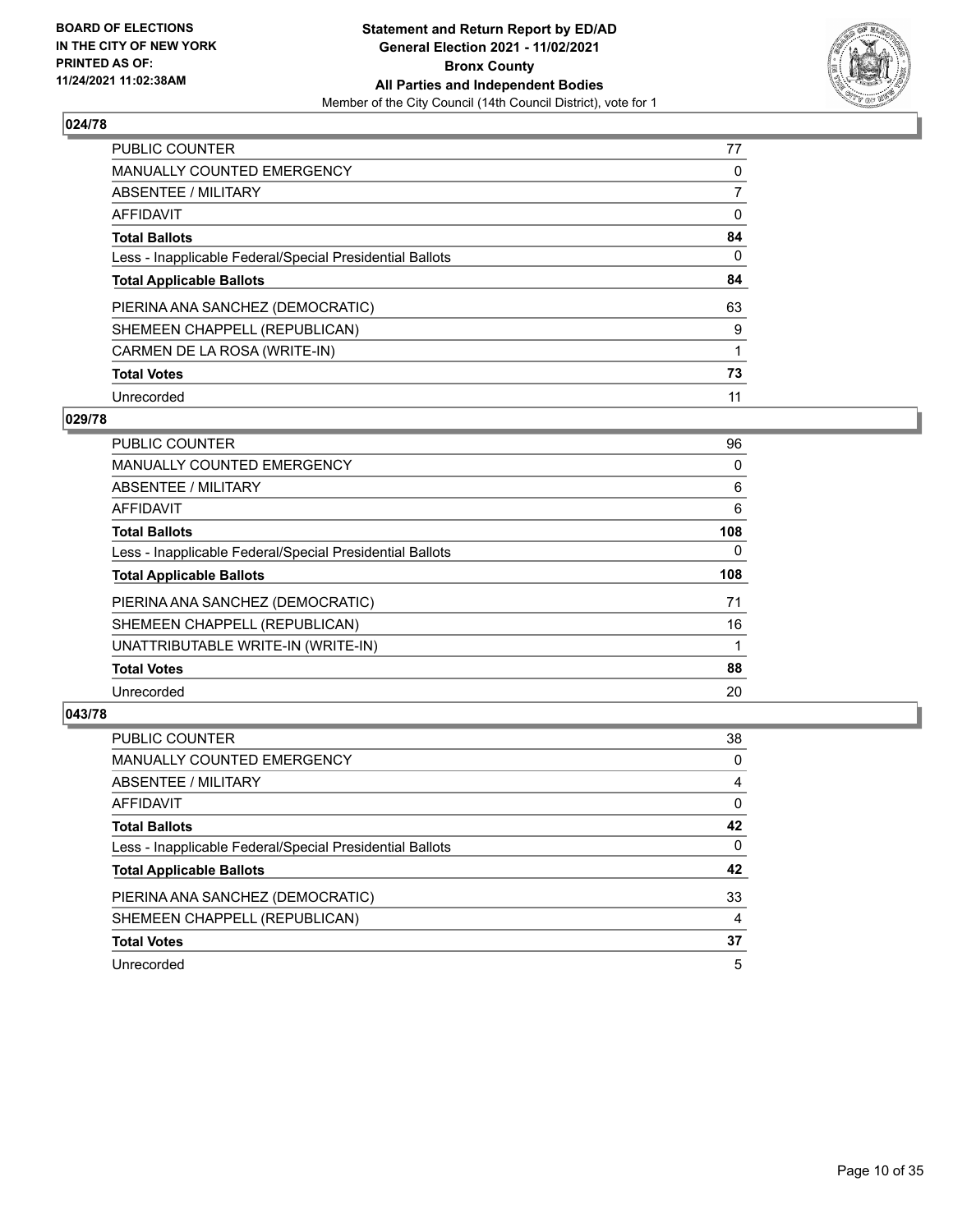

| PUBLIC COUNTER                                           | 162            |
|----------------------------------------------------------|----------------|
| MANUALLY COUNTED EMERGENCY                               | $\mathbf{0}$   |
| ABSENTEE / MILITARY                                      | 9              |
| <b>AFFIDAVIT</b>                                         | $\overline{2}$ |
| <b>Total Ballots</b>                                     | 173            |
| Less - Inapplicable Federal/Special Presidential Ballots | 0              |
| <b>Total Applicable Ballots</b>                          | 173            |
| PIERINA ANA SANCHEZ (DEMOCRATIC)                         | 148            |
| SHEMEEN CHAPPELL (REPUBLICAN)                            | 13             |
| <b>Total Votes</b>                                       | 161            |
| Unrecorded                                               | 12             |

## **045/78**

| <b>PUBLIC COUNTER</b>                                    | 61       |
|----------------------------------------------------------|----------|
| MANUALLY COUNTED EMERGENCY                               | 0        |
| ABSENTEE / MILITARY                                      |          |
| AFFIDAVIT                                                | $\Omega$ |
| <b>Total Ballots</b>                                     | 62       |
| Less - Inapplicable Federal/Special Presidential Ballots | 0        |
| <b>Total Applicable Ballots</b>                          | 62       |
| PIERINA ANA SANCHEZ (DEMOCRATIC)                         | 50       |
| SHEMEEN CHAPPELL (REPUBLICAN)                            | 5        |
| <b>Total Votes</b>                                       | 55       |
| Unrecorded                                               | 7        |

| <b>PUBLIC COUNTER</b>                                    | 77             |
|----------------------------------------------------------|----------------|
| <b>MANUALLY COUNTED EMERGENCY</b>                        | 0              |
| ABSENTEE / MILITARY                                      | $\overline{2}$ |
| AFFIDAVIT                                                | $\Omega$       |
| <b>Total Ballots</b>                                     | 79             |
| Less - Inapplicable Federal/Special Presidential Ballots | 0              |
| <b>Total Applicable Ballots</b>                          | 79             |
| PIERINA ANA SANCHEZ (DEMOCRATIC)                         | 61             |
| SHEMEEN CHAPPELL (REPUBLICAN)                            | 8              |
| <b>Total Votes</b>                                       | 69             |
| Unrecorded                                               | 10             |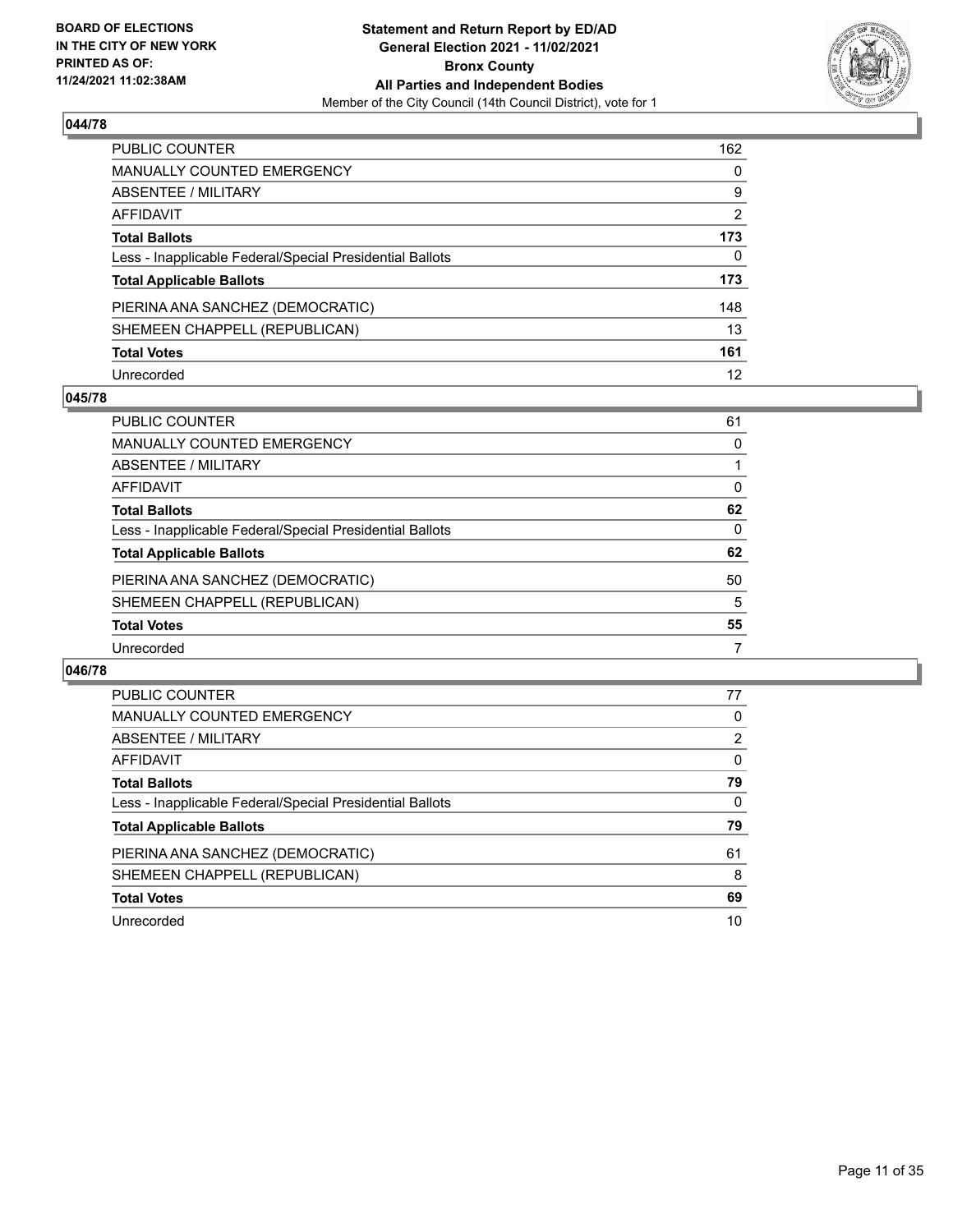

| <b>PUBLIC COUNTER</b>                                    | 125 |
|----------------------------------------------------------|-----|
| <b>MANUALLY COUNTED EMERGENCY</b>                        | 0   |
| ABSENTEE / MILITARY                                      | 9   |
| AFFIDAVIT                                                |     |
| <b>Total Ballots</b>                                     | 135 |
| Less - Inapplicable Federal/Special Presidential Ballots | 0   |
| <b>Total Applicable Ballots</b>                          | 135 |
| PIERINA ANA SANCHEZ (DEMOCRATIC)                         | 101 |
| SHEMEEN CHAPPELL (REPUBLICAN)                            | 14  |
| UNCOUNTED WRITE-IN PER STATUTE (WRITE-IN)                |     |
| <b>Total Votes</b>                                       | 116 |
| Unrecorded                                               | 19  |

## **048/78**

| <b>PUBLIC COUNTER</b>                                    | 376      |
|----------------------------------------------------------|----------|
| <b>MANUALLY COUNTED EMERGENCY</b>                        | 0        |
| <b>ABSENTEE / MILITARY</b>                               | 32       |
| <b>AFFIDAVIT</b>                                         |          |
| <b>Total Ballots</b>                                     | 409      |
| Less - Inapplicable Federal/Special Presidential Ballots | $\Omega$ |
| <b>Total Applicable Ballots</b>                          | 409      |
| PIERINA ANA SANCHEZ (DEMOCRATIC)                         | 327      |
| SHEMEEN CHAPPELL (REPUBLICAN)                            | 33       |
| CHAD ROYER (WRITE-IN)                                    |          |
| <b>Total Votes</b>                                       | 361      |
| Unrecorded                                               | 48       |

| <b>PUBLIC COUNTER</b>                                    | 230 |
|----------------------------------------------------------|-----|
| <b>MANUALLY COUNTED EMERGENCY</b>                        | 0   |
| ABSENTEE / MILITARY                                      | 11  |
| AFFIDAVIT                                                | 2   |
| <b>Total Ballots</b>                                     | 243 |
| Less - Inapplicable Federal/Special Presidential Ballots | 0   |
| <b>Total Applicable Ballots</b>                          | 243 |
| PIERINA ANA SANCHEZ (DEMOCRATIC)                         | 181 |
| SHEMEEN CHAPPELL (REPUBLICAN)                            | 27  |
| ADOLFO ABREU (WRITE-IN)                                  | 1   |
| UNATTRIBUTABLE WRITE-IN (WRITE-IN)                       |     |
| UNCOUNTED WRITE-IN PER STATUTE (WRITE-IN)                | 1   |
| <b>Total Votes</b>                                       | 211 |
| Unrecorded                                               | 32  |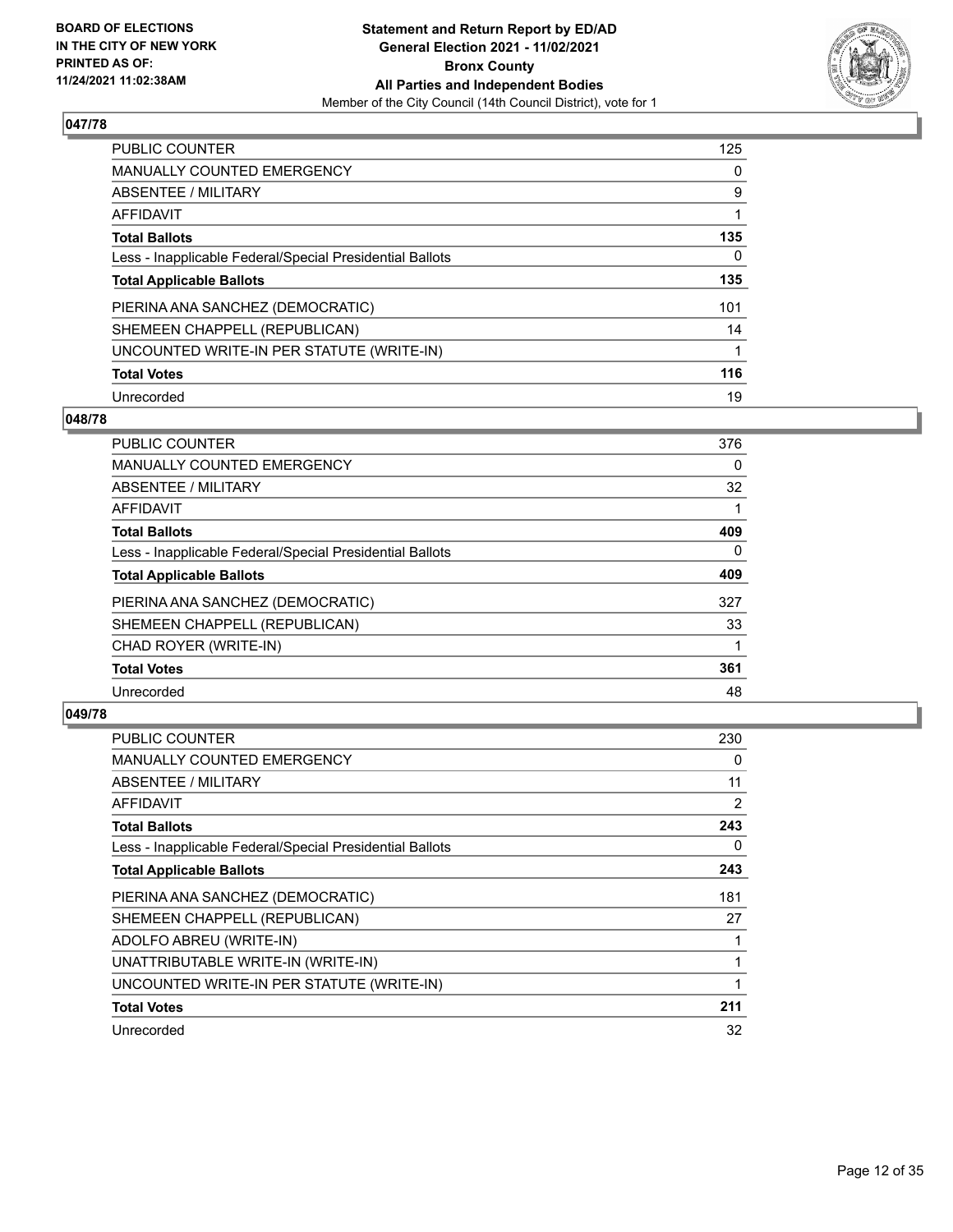

| PUBLIC COUNTER                                           | 81           |
|----------------------------------------------------------|--------------|
| MANUALLY COUNTED EMERGENCY                               | 0            |
| ABSENTEE / MILITARY                                      | 13           |
| AFFIDAVIT                                                | 0            |
| Total Ballots                                            | 94           |
| Less - Inapplicable Federal/Special Presidential Ballots | $\mathbf{0}$ |
| <b>Total Applicable Ballots</b>                          | 94           |
| PIERINA ANA SANCHEZ (DEMOCRATIC)                         | 71           |
| SHEMEEN CHAPPELL (REPUBLICAN)                            | 12           |
| <b>Total Votes</b>                                       | 83           |
| Unrecorded                                               |              |

## **051/78**

| <b>PUBLIC COUNTER</b>                                    | 104 |
|----------------------------------------------------------|-----|
| <b>MANUALLY COUNTED EMERGENCY</b>                        | 0   |
| ABSENTEE / MILITARY                                      | 2   |
| AFFIDAVIT                                                |     |
| <b>Total Ballots</b>                                     | 107 |
| Less - Inapplicable Federal/Special Presidential Ballots | 0   |
| <b>Total Applicable Ballots</b>                          | 107 |
| PIERINA ANA SANCHEZ (DEMOCRATIC)                         | 77  |
| SHEMEEN CHAPPELL (REPUBLICAN)                            | 11  |
| <b>Total Votes</b>                                       | 88  |
| Unrecorded                                               | 19  |

| <b>PUBLIC COUNTER</b>                                    | 98       |
|----------------------------------------------------------|----------|
| <b>MANUALLY COUNTED EMERGENCY</b>                        | $\Omega$ |
| <b>ABSENTEE / MILITARY</b>                               |          |
| AFFIDAVIT                                                |          |
| <b>Total Ballots</b>                                     | 100      |
| Less - Inapplicable Federal/Special Presidential Ballots | 0        |
| <b>Total Applicable Ballots</b>                          | 100      |
| PIERINA ANA SANCHEZ (DEMOCRATIC)                         | 76       |
| SHEMEEN CHAPPELL (REPUBLICAN)                            | 8        |
|                                                          |          |
| <b>Total Votes</b>                                       | 84       |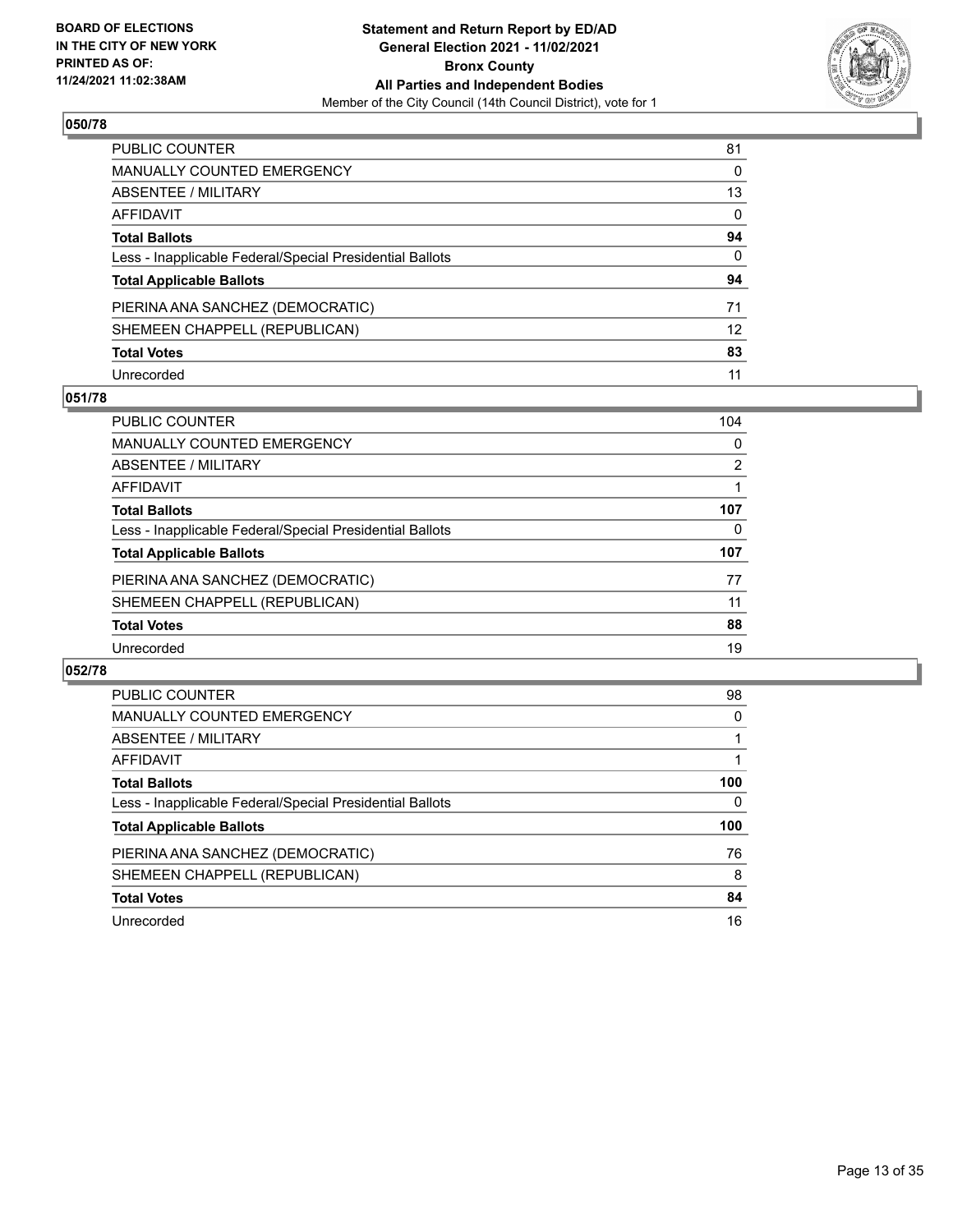

| PUBLIC COUNTER                                           | 96           |
|----------------------------------------------------------|--------------|
| MANUALLY COUNTED EMERGENCY                               | $\mathbf{0}$ |
| ABSENTEE / MILITARY                                      | 9            |
| AFFIDAVIT                                                | 2            |
| <b>Total Ballots</b>                                     | 107          |
| Less - Inapplicable Federal/Special Presidential Ballots | 0            |
| <b>Total Applicable Ballots</b>                          | 107          |
| PIERINA ANA SANCHEZ (DEMOCRATIC)                         | 87           |
| SHEMEEN CHAPPELL (REPUBLICAN)                            | 6            |
| <b>Total Votes</b>                                       | 93           |
| Unrecorded                                               | 14           |

#### **054/78**

| PUBLIC COUNTER                                           | 92  |
|----------------------------------------------------------|-----|
| MANUALLY COUNTED EMERGENCY                               | 0   |
| ABSENTEE / MILITARY                                      | 9   |
| AFFIDAVIT                                                | 2   |
| <b>Total Ballots</b>                                     | 103 |
| Less - Inapplicable Federal/Special Presidential Ballots | 0   |
| <b>Total Applicable Ballots</b>                          | 103 |
| PIERINA ANA SANCHEZ (DEMOCRATIC)                         | 76  |
| SHEMEEN CHAPPELL (REPUBLICAN)                            | 14  |
| <b>Total Votes</b>                                       | 90  |
| Unrecorded                                               | 13  |

| PUBLIC COUNTER                                           | 103 |
|----------------------------------------------------------|-----|
| <b>MANUALLY COUNTED EMERGENCY</b>                        | 0   |
| ABSENTEE / MILITARY                                      | 6   |
| <b>AFFIDAVIT</b>                                         |     |
| <b>Total Ballots</b>                                     | 110 |
| Less - Inapplicable Federal/Special Presidential Ballots | 0   |
| <b>Total Applicable Ballots</b>                          | 110 |
| PIERINA ANA SANCHEZ (DEMOCRATIC)                         | 91  |
| SHEMEEN CHAPPELL (REPUBLICAN)                            | 10  |
|                                                          |     |
| <b>Total Votes</b>                                       | 101 |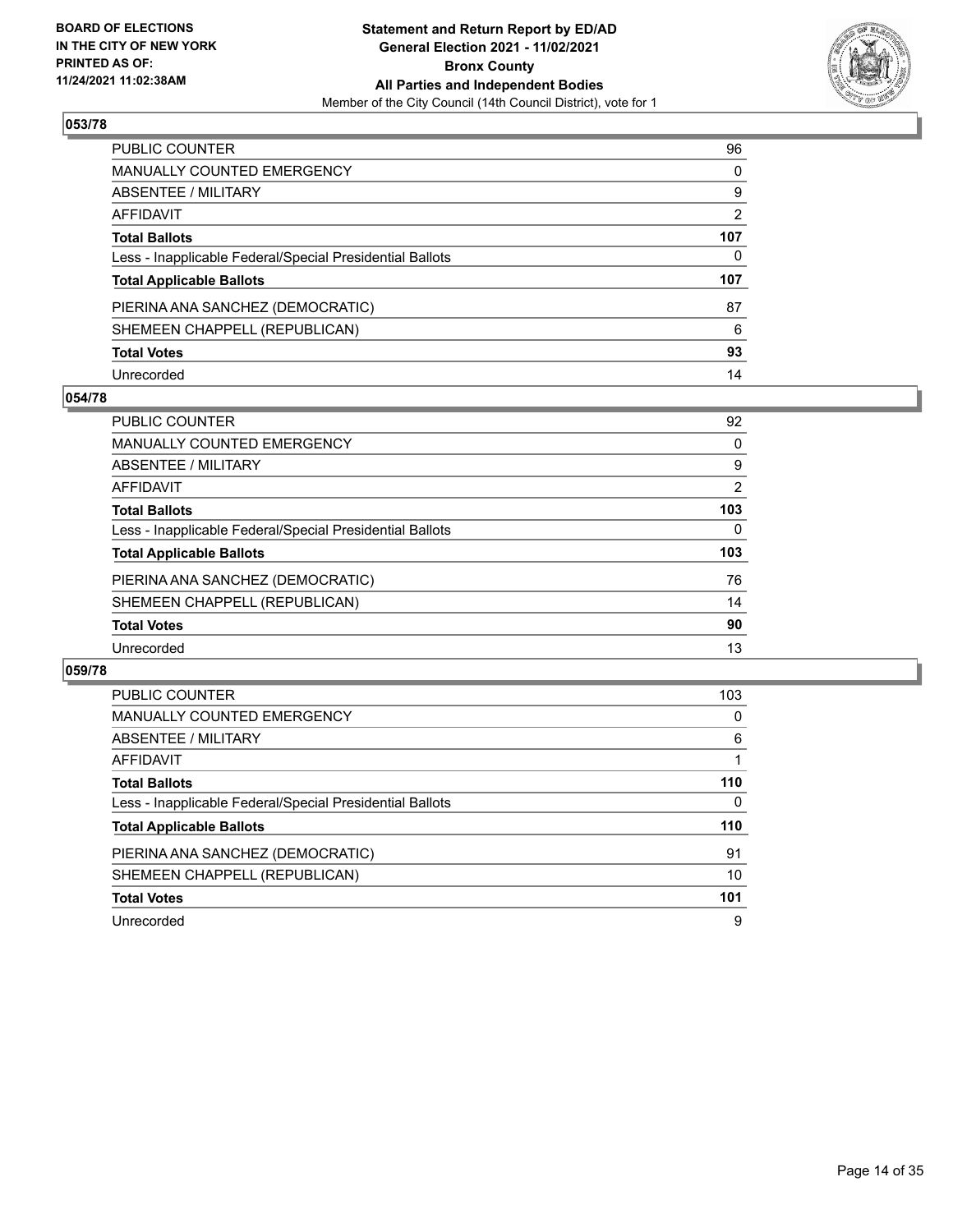

| <b>PUBLIC COUNTER</b>                                    | 136      |
|----------------------------------------------------------|----------|
| <b>MANUALLY COUNTED EMERGENCY</b>                        | $\Omega$ |
| ABSENTEE / MILITARY                                      | 5        |
| AFFIDAVIT                                                | 0        |
| <b>Total Ballots</b>                                     | 141      |
| Less - Inapplicable Federal/Special Presidential Ballots | 0        |
| <b>Total Applicable Ballots</b>                          | 141      |
| PIERINA ANA SANCHEZ (DEMOCRATIC)                         | 114      |
| SHEMEEN CHAPPELL (REPUBLICAN)                            | 13       |
| ADOLFO ABREU (WRITE-IN)                                  |          |
| <b>Total Votes</b>                                       | 128      |
| Unrecorded                                               | 13       |

## **065/78**

| <b>PUBLIC COUNTER</b>                                    | 107 |
|----------------------------------------------------------|-----|
| MANUALLY COUNTED EMERGENCY                               | 0   |
| ABSENTEE / MILITARY                                      | 7   |
| AFFIDAVIT                                                | 2   |
| <b>Total Ballots</b>                                     | 116 |
| Less - Inapplicable Federal/Special Presidential Ballots | 0   |
| <b>Total Applicable Ballots</b>                          | 116 |
| PIERINA ANA SANCHEZ (DEMOCRATIC)                         | 88  |
| SHEMEEN CHAPPELL (REPUBLICAN)                            | 5   |
| <b>Total Votes</b>                                       | 93  |
| Unrecorded                                               | 23  |

| <b>PUBLIC COUNTER</b>                                    | 41       |
|----------------------------------------------------------|----------|
| <b>MANUALLY COUNTED EMERGENCY</b>                        | 0        |
| ABSENTEE / MILITARY                                      | $\Omega$ |
| AFFIDAVIT                                                |          |
| <b>Total Ballots</b>                                     | 42       |
| Less - Inapplicable Federal/Special Presidential Ballots | $\Omega$ |
| <b>Total Applicable Ballots</b>                          | 42       |
| PIERINA ANA SANCHEZ (DEMOCRATIC)                         | 31       |
| SHEMEEN CHAPPELL (REPUBLICAN)                            | 8        |
| <b>Total Votes</b>                                       | 39       |
| Unrecorded                                               | 3        |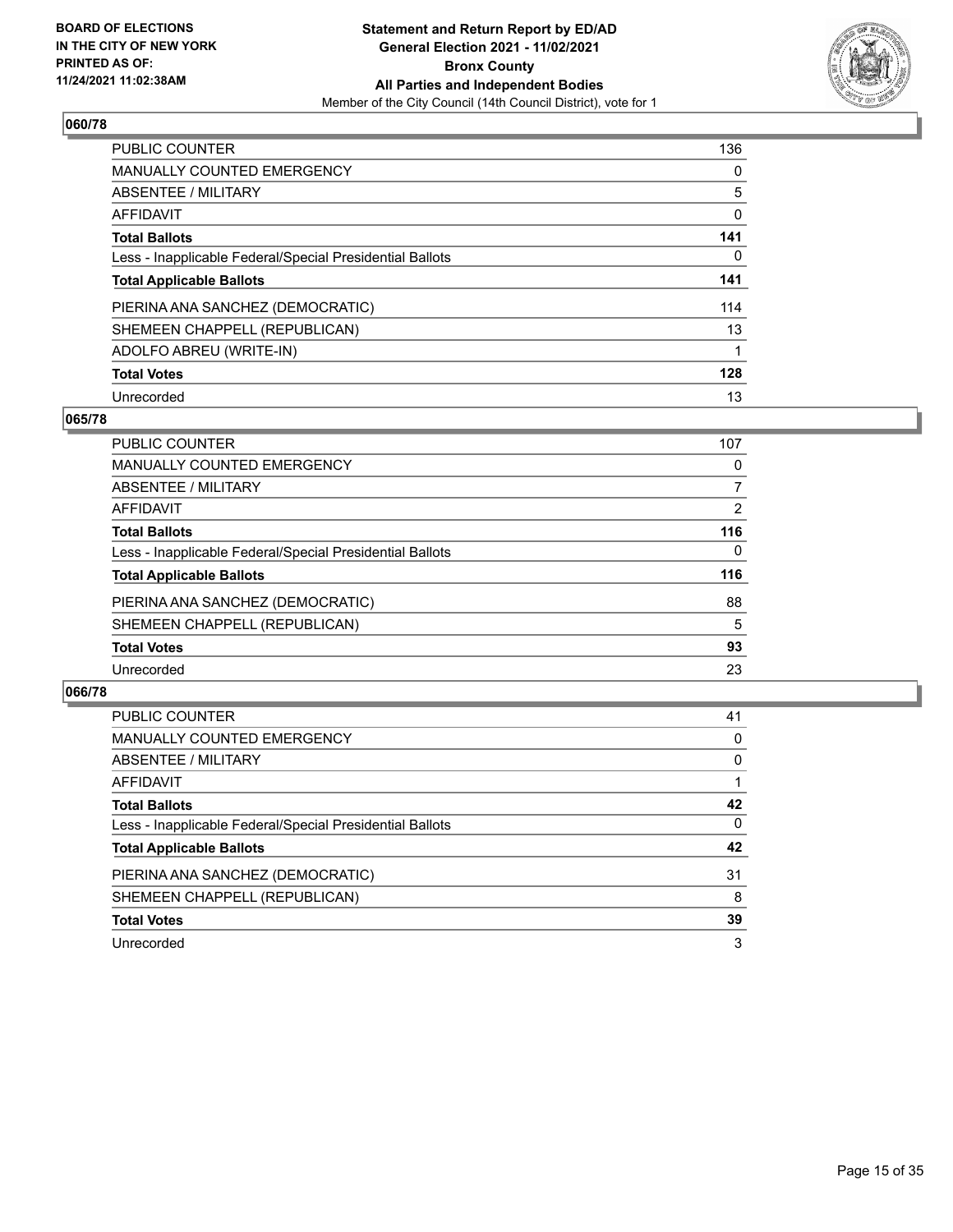

| PUBLIC COUNTER                                           | 41           |
|----------------------------------------------------------|--------------|
| <b>MANUALLY COUNTED EMERGENCY</b>                        | 0            |
| ABSENTEE / MILITARY                                      | 5            |
| <b>AFFIDAVIT</b>                                         | $\mathbf{0}$ |
| <b>Total Ballots</b>                                     | 46           |
| Less - Inapplicable Federal/Special Presidential Ballots | $\mathbf{0}$ |
| <b>Total Applicable Ballots</b>                          | 46           |
| PIERINA ANA SANCHEZ (DEMOCRATIC)                         | 37           |
| SHEMEEN CHAPPELL (REPUBLICAN)                            | 5            |
| <b>Total Votes</b>                                       | 42           |
| Unrecorded                                               | 4            |

| PUBLIC COUNTER                                           | 50       |
|----------------------------------------------------------|----------|
| <b>MANUALLY COUNTED EMERGENCY</b>                        | $\Omega$ |
| <b>ABSENTEE / MILITARY</b>                               | 4        |
| AFFIDAVIT                                                | $\Omega$ |
| <b>Total Ballots</b>                                     | 54       |
| Less - Inapplicable Federal/Special Presidential Ballots | $\Omega$ |
| <b>Total Applicable Ballots</b>                          | 54       |
| PIERINA ANA SANCHEZ (DEMOCRATIC)                         | 41       |
| SHEMEEN CHAPPELL (REPUBLICAN)                            | 4        |
| <b>Total Votes</b>                                       | 45       |
| Unrecorded                                               | 9        |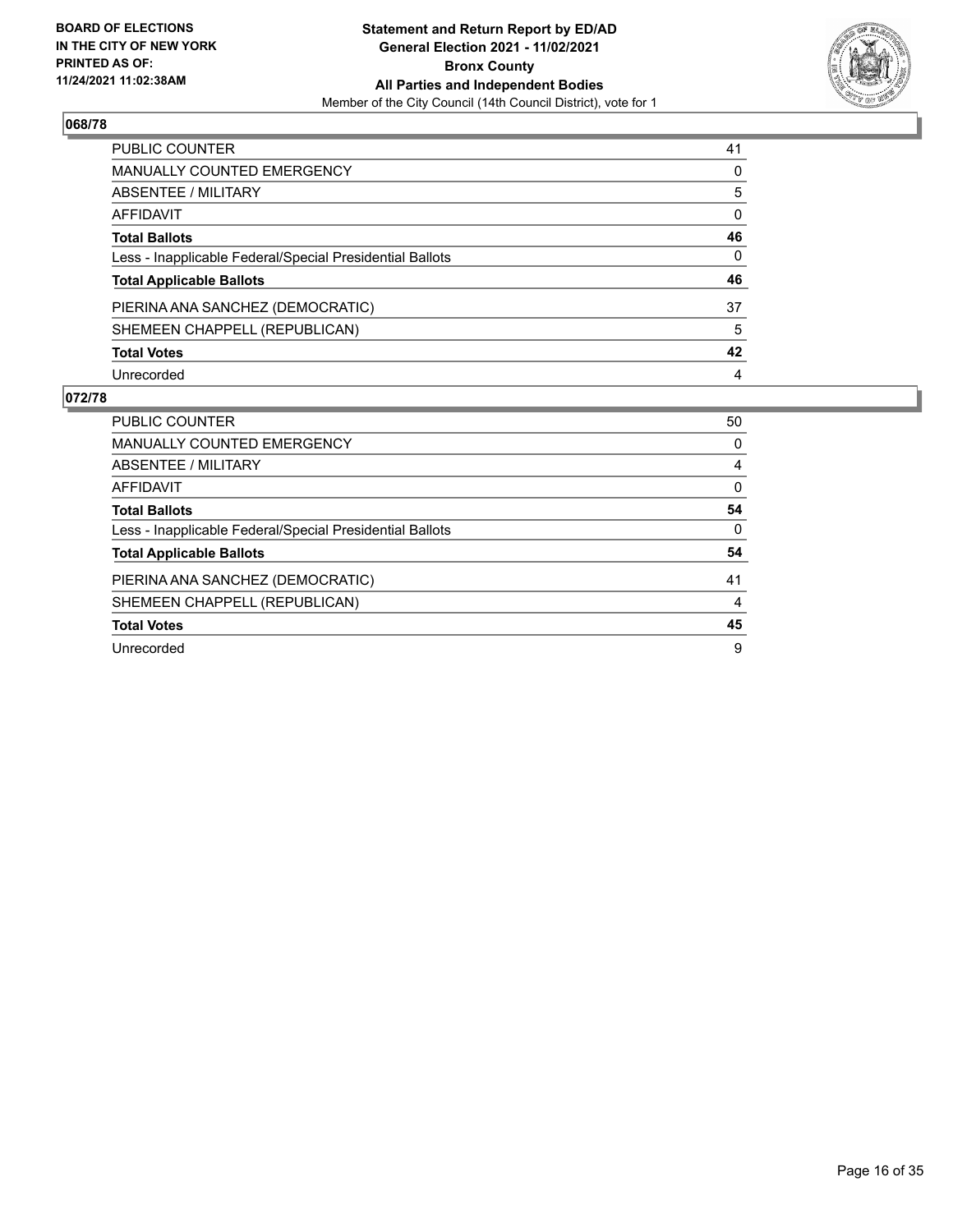

| PUBLIC COUNTER                                           | 55       |
|----------------------------------------------------------|----------|
| <b>MANUALLY COUNTED EMERGENCY</b>                        | $\Omega$ |
| ABSENTEE / MILITARY                                      | 82       |
| AFFIDAVIT                                                | $\Omega$ |
| <b>Total Ballots</b>                                     | 137      |
| Less - Inapplicable Federal/Special Presidential Ballots | 0        |
| <b>Total Applicable Ballots</b>                          | 137      |
| PIERINA ANA SANCHEZ (DEMOCRATIC)                         | 93       |
| SHEMEEN CHAPPELL (REPUBLICAN)                            | 18       |
| LETITIA JAMES (WRITE-IN)                                 |          |
| <b>Total Votes</b>                                       | $112$    |
| Unrecorded                                               | 25       |

## **002/81**

| <b>PUBLIC COUNTER</b>                                    | 123 |
|----------------------------------------------------------|-----|
| MANUALLY COUNTED EMERGENCY                               | 0   |
| ABSENTEE / MILITARY                                      | 5   |
| AFFIDAVIT                                                | 0   |
| <b>Total Ballots</b>                                     | 128 |
| Less - Inapplicable Federal/Special Presidential Ballots | 0   |
| <b>Total Applicable Ballots</b>                          | 128 |
| PIERINA ANA SANCHEZ (DEMOCRATIC)                         | 94  |
| SHEMEEN CHAPPELL (REPUBLICAN)                            | 19  |
| <b>Total Votes</b>                                       | 113 |
| Unrecorded                                               | 15  |

| <b>PUBLIC COUNTER</b>                                    | 102 <sub>2</sub> |
|----------------------------------------------------------|------------------|
| <b>MANUALLY COUNTED EMERGENCY</b>                        | $\Omega$         |
| ABSENTEE / MILITARY                                      | 4                |
| AFFIDAVIT                                                | $\Omega$         |
| <b>Total Ballots</b>                                     | 106              |
| Less - Inapplicable Federal/Special Presidential Ballots | $\mathbf{0}$     |
| <b>Total Applicable Ballots</b>                          | 106              |
| PIERINA ANA SANCHEZ (DEMOCRATIC)                         | 81               |
| SHEMEEN CHAPPELL (REPUBLICAN)                            | 14               |
| <b>Total Votes</b>                                       | 95               |
| Unrecorded                                               | 11               |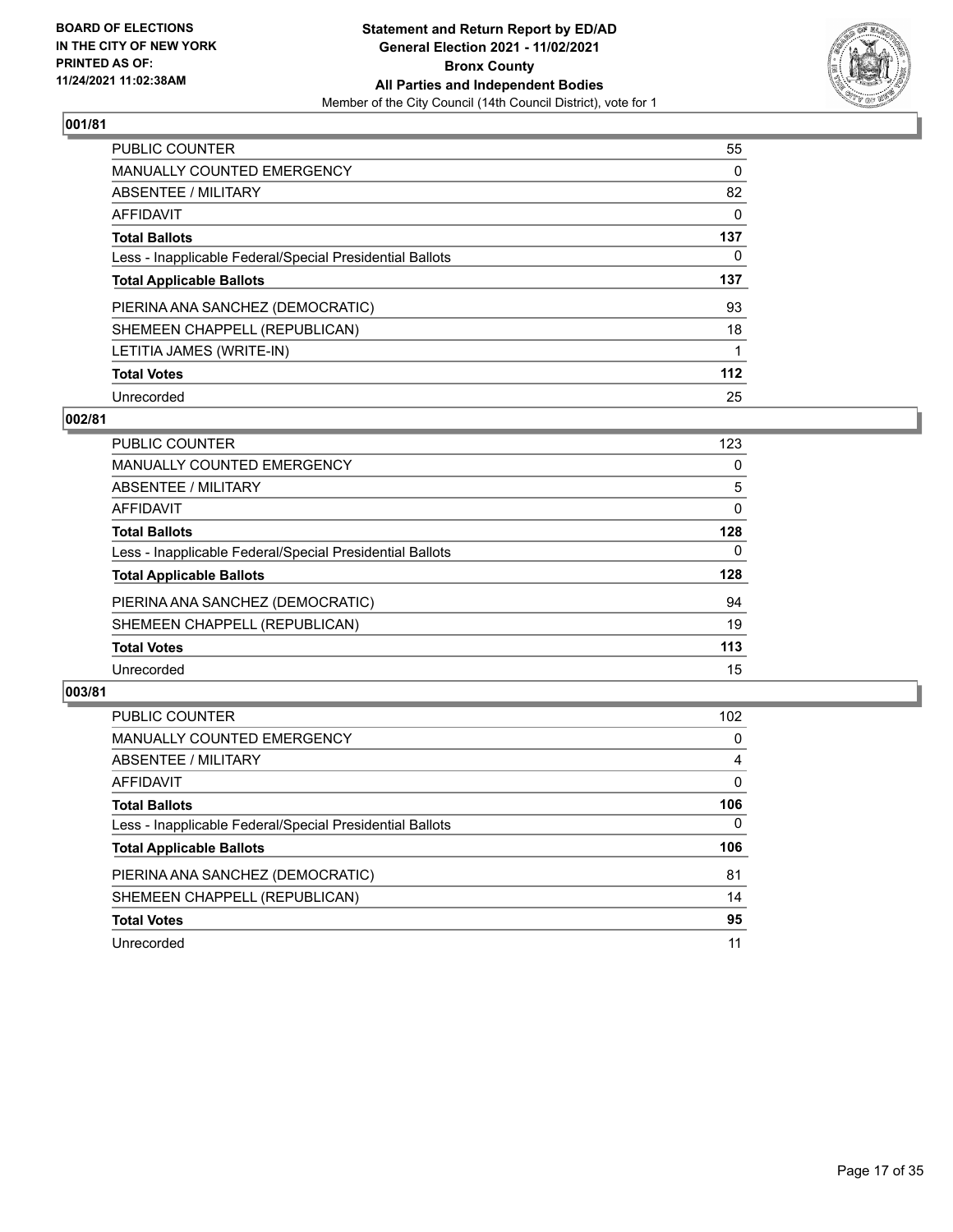

| PUBLIC COUNTER                                           | 107          |
|----------------------------------------------------------|--------------|
| MANUALLY COUNTED EMERGENCY                               | $\Omega$     |
| ABSENTEE / MILITARY                                      | 4            |
| <b>AFFIDAVIT</b>                                         | $\mathbf{0}$ |
| <b>Total Ballots</b>                                     | 111          |
| Less - Inapplicable Federal/Special Presidential Ballots | 0            |
| <b>Total Applicable Ballots</b>                          | 111          |
| PIERINA ANA SANCHEZ (DEMOCRATIC)                         | 87           |
| SHEMEEN CHAPPELL (REPUBLICAN)                            | 13           |
| <b>Total Votes</b>                                       | 100          |
| Unrecorded                                               | 11           |

## **005/81**

| <b>PUBLIC COUNTER</b>                                    | 131      |
|----------------------------------------------------------|----------|
| <b>MANUALLY COUNTED EMERGENCY</b>                        | 0        |
| ABSENTEE / MILITARY                                      |          |
| AFFIDAVIT                                                | $\Omega$ |
| <b>Total Ballots</b>                                     | 138      |
| Less - Inapplicable Federal/Special Presidential Ballots | $\Omega$ |
| <b>Total Applicable Ballots</b>                          | 138      |
| PIERINA ANA SANCHEZ (DEMOCRATIC)                         | 104      |
| SHEMEEN CHAPPELL (REPUBLICAN)                            | 22       |
| <b>Total Votes</b>                                       | 126      |
| Unrecorded                                               | 12       |

| PUBLIC COUNTER                                           | 185      |
|----------------------------------------------------------|----------|
| <b>MANUALLY COUNTED EMERGENCY</b>                        | 0        |
| ABSENTEE / MILITARY                                      | 9        |
| <b>AFFIDAVIT</b>                                         | $\Omega$ |
| <b>Total Ballots</b>                                     | 194      |
| Less - Inapplicable Federal/Special Presidential Ballots | 0        |
| <b>Total Applicable Ballots</b>                          | 194      |
| PIERINA ANA SANCHEZ (DEMOCRATIC)                         | 150      |
| SHEMEEN CHAPPELL (REPUBLICAN)                            | 26       |
| <b>Total Votes</b>                                       | 176      |
| Unrecorded                                               | 18       |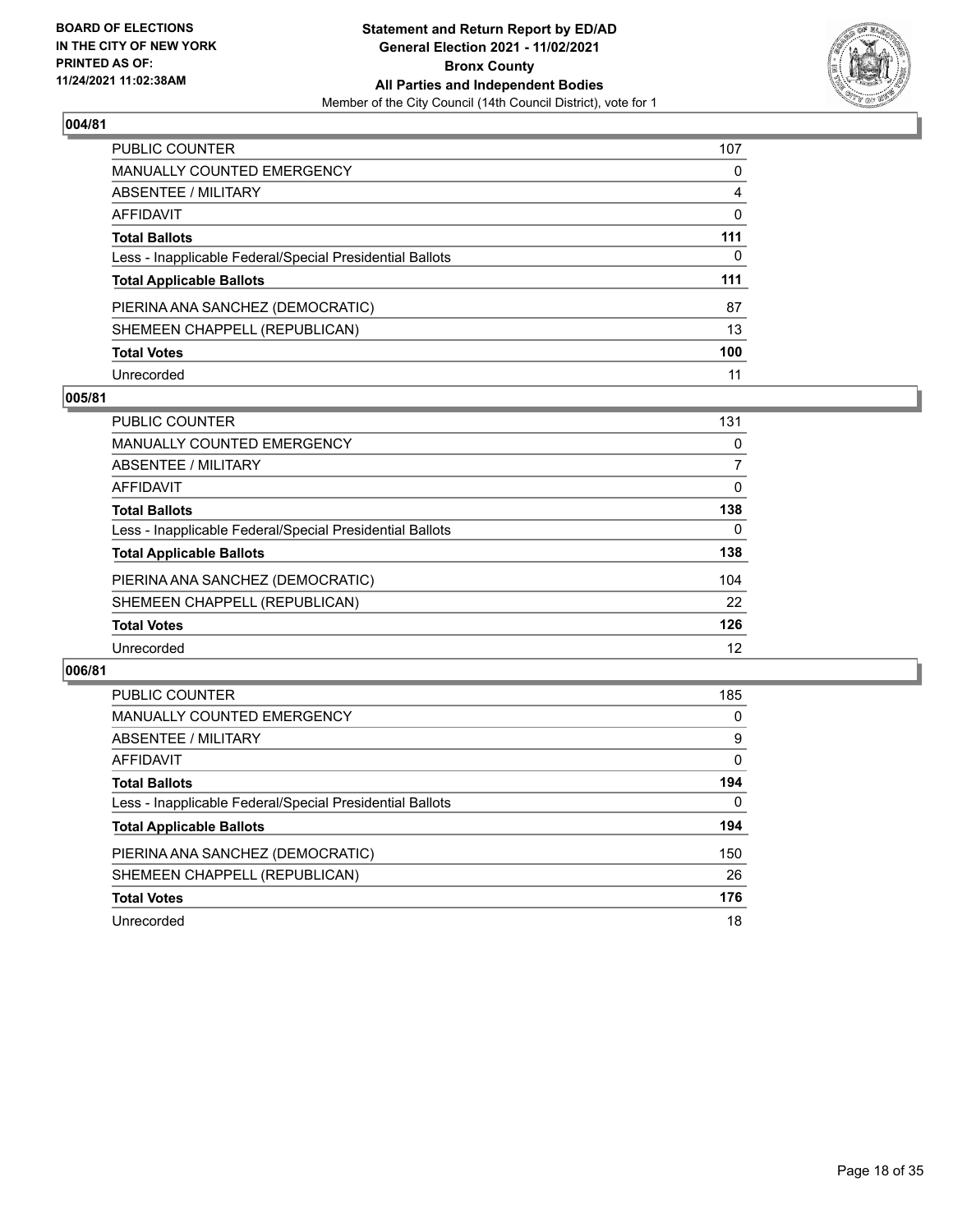

| PUBLIC COUNTER                                           | 136      |
|----------------------------------------------------------|----------|
| <b>MANUALLY COUNTED EMERGENCY</b>                        | $\Omega$ |
| ABSENTEE / MILITARY                                      | 12       |
| AFFIDAVIT                                                |          |
| <b>Total Ballots</b>                                     | 149      |
| Less - Inapplicable Federal/Special Presidential Ballots | 0        |
| <b>Total Applicable Ballots</b>                          | 149      |
| PIERINA ANA SANCHEZ (DEMOCRATIC)                         | 95       |
| SHEMEEN CHAPPELL (REPUBLICAN)                            | 40       |
| UNATTRIBUTABLE WRITE-IN (WRITE-IN)                       |          |
| <b>Total Votes</b>                                       | 136      |
|                                                          |          |

#### **008/81**

| <b>PUBLIC COUNTER</b>                                    | 94             |
|----------------------------------------------------------|----------------|
| <b>MANUALLY COUNTED EMERGENCY</b>                        | 0              |
| ABSENTEE / MILITARY                                      | $\overline{2}$ |
| AFFIDAVIT                                                |                |
| <b>Total Ballots</b>                                     | 97             |
| Less - Inapplicable Federal/Special Presidential Ballots | $\Omega$       |
| <b>Total Applicable Ballots</b>                          | 97             |
| PIERINA ANA SANCHEZ (DEMOCRATIC)                         | 69             |
| SHEMEEN CHAPPELL (REPUBLICAN)                            | 11             |
| EMILIO A. MARTINEZ (WRITE-IN)                            |                |
| <b>Total Votes</b>                                       | 81             |
| Unrecorded                                               | 16             |
|                                                          |                |

| <b>PUBLIC COUNTER</b>                                    | 78           |
|----------------------------------------------------------|--------------|
| <b>MANUALLY COUNTED EMERGENCY</b>                        | 0            |
| <b>ABSENTEE / MILITARY</b>                               | 14           |
| AFFIDAVIT                                                | $\mathbf{0}$ |
| <b>Total Ballots</b>                                     | 92           |
| Less - Inapplicable Federal/Special Presidential Ballots | 0            |
| <b>Total Applicable Ballots</b>                          | 92           |
| PIERINA ANA SANCHEZ (DEMOCRATIC)                         | 64           |
| SHEMEEN CHAPPELL (REPUBLICAN)                            | 8            |
| <b>Total Votes</b>                                       | 72           |
| Unrecorded                                               | 20           |
| 016/81 COMBINED into: 038/81                             |              |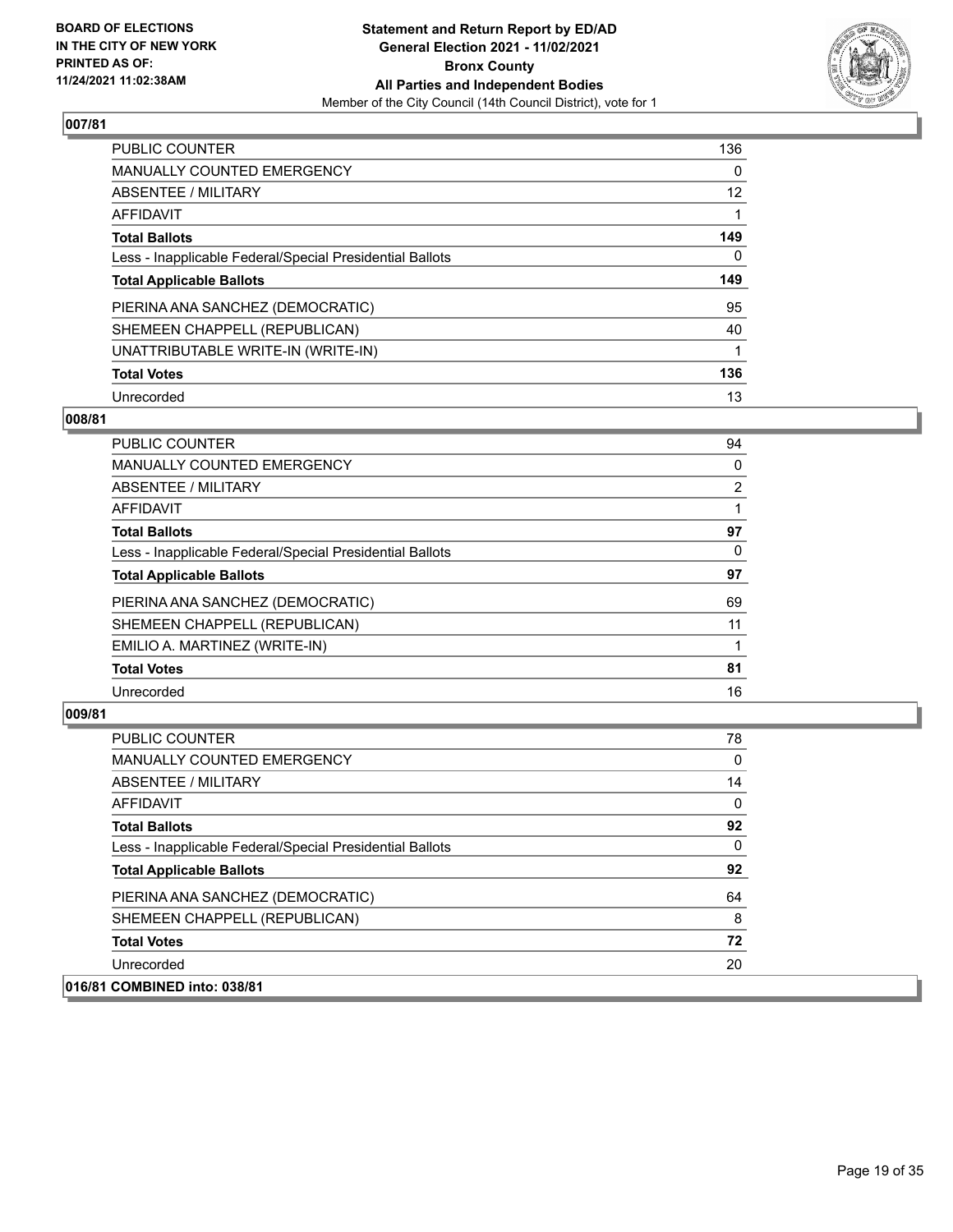

| <b>PUBLIC COUNTER</b>                                    | 171            |
|----------------------------------------------------------|----------------|
| <b>MANUALLY COUNTED EMERGENCY</b>                        | 0              |
| ABSENTEE / MILITARY                                      | 6              |
| AFFIDAVIT                                                | $\overline{2}$ |
| <b>Total Ballots</b>                                     | 179            |
| Less - Inapplicable Federal/Special Presidential Ballots | 0              |
|                                                          |                |
| <b>Total Applicable Ballots</b>                          | 179            |
| PIERINA ANA SANCHEZ (DEMOCRATIC)                         | 95             |
| SHEMEEN CHAPPELL (REPUBLICAN)                            | 9              |
| KEVIN C RILEY (WRITE-IN)                                 |                |
| <b>Total Votes</b>                                       | 105            |

| PUBLIC COUNTER                                           | 74            |
|----------------------------------------------------------|---------------|
| <b>MANUALLY COUNTED EMERGENCY</b>                        | 0             |
| ABSENTEE / MILITARY                                      | $\mathcal{P}$ |
| AFFIDAVIT                                                | 0             |
| <b>Total Ballots</b>                                     | 76            |
| Less - Inapplicable Federal/Special Presidential Ballots | $\Omega$      |
| <b>Total Applicable Ballots</b>                          | 76            |
| PIERINA ANA SANCHEZ (DEMOCRATIC)                         | 42            |
| SHEMEEN CHAPPELL (REPUBLICAN)                            | 19            |
| <b>Total Votes</b>                                       | 61            |
|                                                          |               |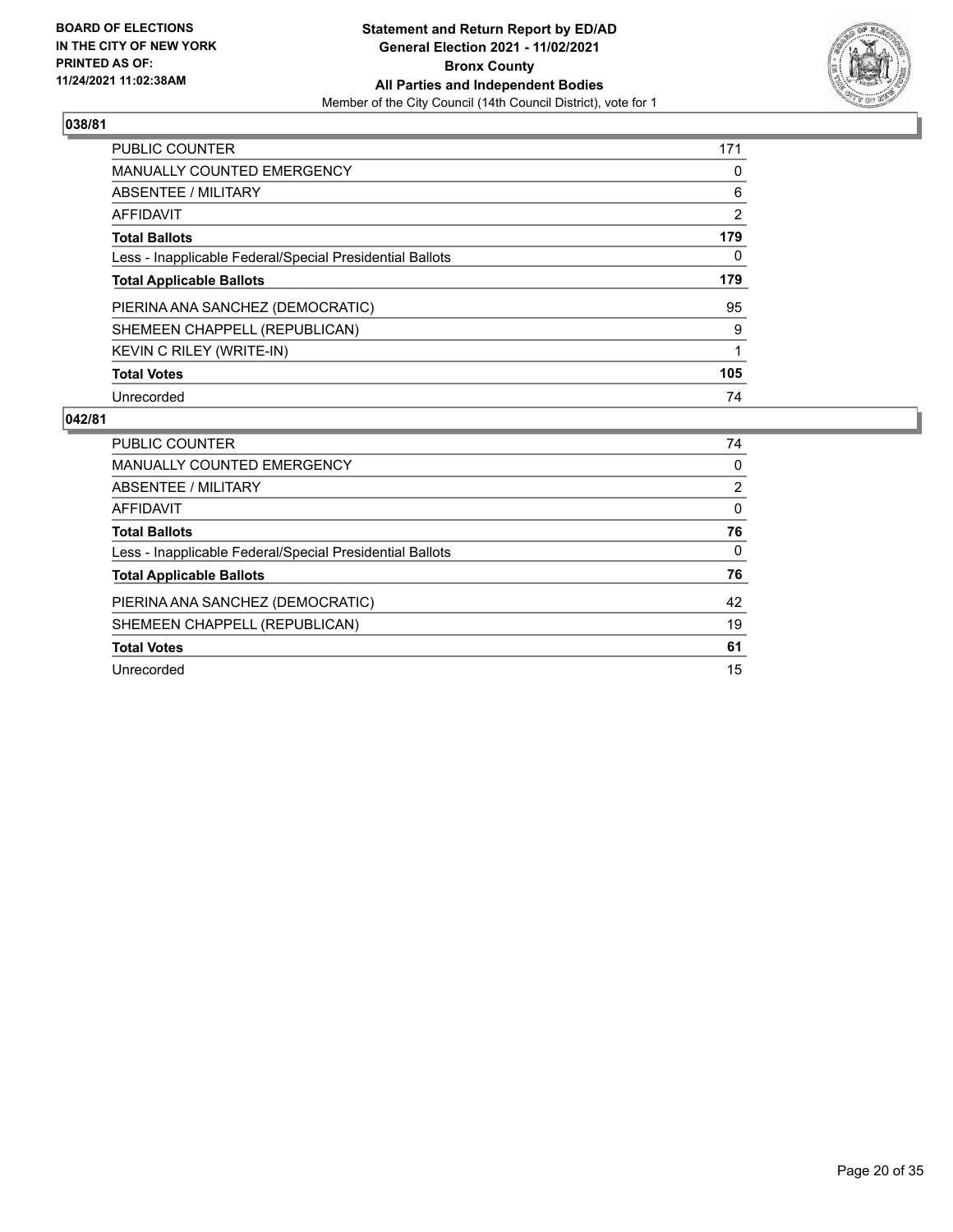

| PUBLIC COUNTER                                           | 80           |
|----------------------------------------------------------|--------------|
| MANUALLY COUNTED EMERGENCY                               | 0            |
| ABSENTEE / MILITARY                                      | 4            |
| AFFIDAVIT                                                | 0            |
| Total Ballots                                            | 84           |
| Less - Inapplicable Federal/Special Presidential Ballots | $\mathbf{0}$ |
| <b>Total Applicable Ballots</b>                          | 84           |
| PIERINA ANA SANCHEZ (DEMOCRATIC)                         | 70           |
| SHEMEEN CHAPPELL (REPUBLICAN)                            | 3            |
| <b>Total Votes</b>                                       | 73           |
| Unrecorded                                               | 11           |

## **002/86**

| PUBLIC COUNTER                                           | 149 |
|----------------------------------------------------------|-----|
| <b>MANUALLY COUNTED EMERGENCY</b>                        | 0   |
| ABSENTEE / MILITARY                                      | 11  |
| AFFIDAVIT                                                |     |
| <b>Total Ballots</b>                                     | 161 |
| Less - Inapplicable Federal/Special Presidential Ballots | 0   |
| <b>Total Applicable Ballots</b>                          | 161 |
| PIERINA ANA SANCHEZ (DEMOCRATIC)                         | 128 |
| SHEMEEN CHAPPELL (REPUBLICAN)                            | 14  |
| <b>Total Votes</b>                                       | 142 |
| Unrecorded                                               | 19  |

| <b>PUBLIC COUNTER</b>                                    | 124 |
|----------------------------------------------------------|-----|
| <b>MANUALLY COUNTED EMERGENCY</b>                        | 0   |
| ABSENTEE / MILITARY                                      | 6   |
| <b>AFFIDAVIT</b>                                         |     |
| <b>Total Ballots</b>                                     | 131 |
| Less - Inapplicable Federal/Special Presidential Ballots | 0   |
| <b>Total Applicable Ballots</b>                          | 131 |
| PIERINA ANA SANCHEZ (DEMOCRATIC)                         | 94  |
| SHEMEEN CHAPPELL (REPUBLICAN)                            | 7   |
| <b>Total Votes</b>                                       | 101 |
| Unrecorded                                               | 30  |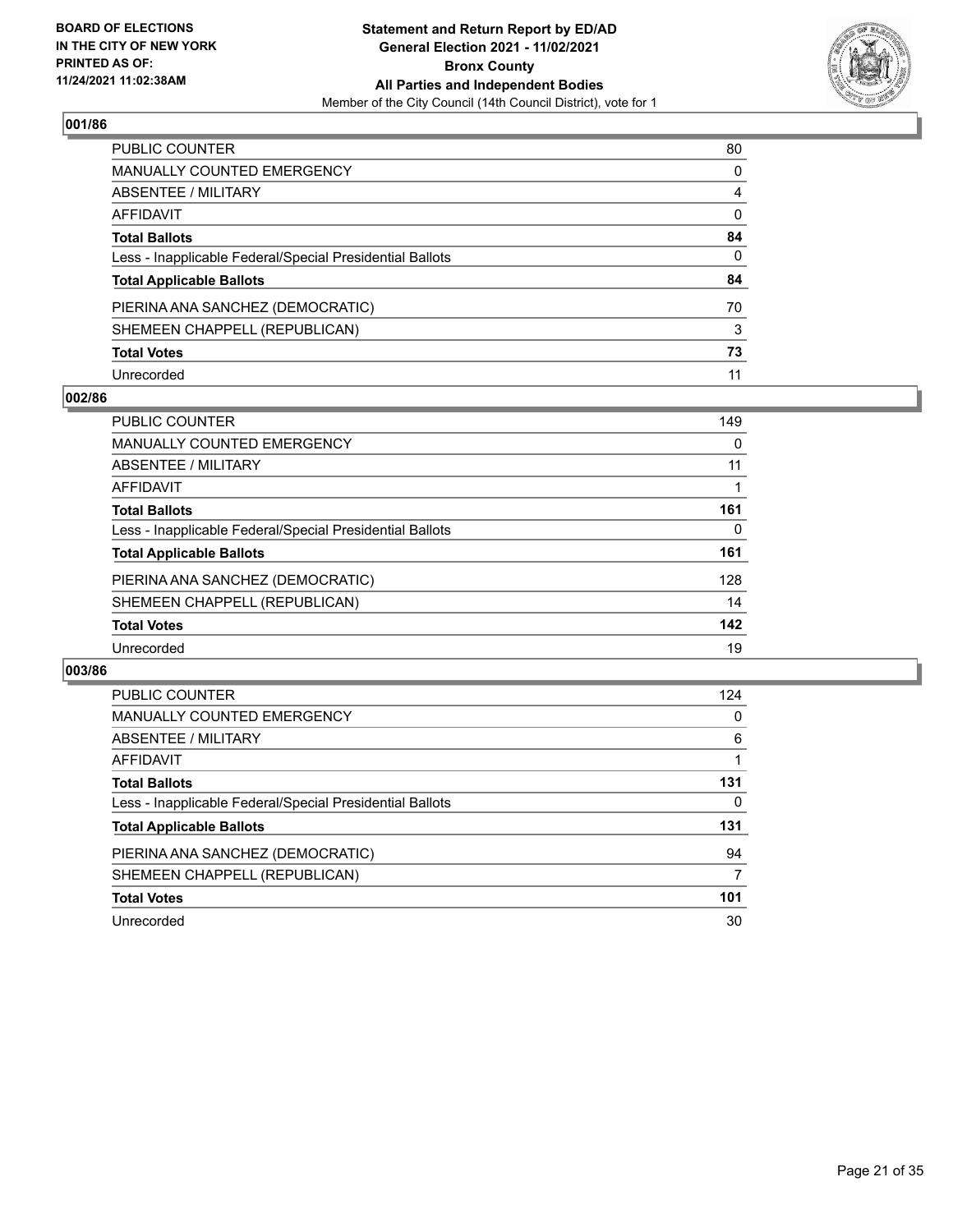

| PUBLIC COUNTER                                           | 84              |
|----------------------------------------------------------|-----------------|
| MANUALLY COUNTED EMERGENCY                               | 0               |
| <b>ABSENTEE / MILITARY</b>                               | 2               |
| AFFIDAVIT                                                | $\overline{2}$  |
| <b>Total Ballots</b>                                     | 88              |
| Less - Inapplicable Federal/Special Presidential Ballots | $\mathbf{0}$    |
| <b>Total Applicable Ballots</b>                          | 88              |
| PIERINA ANA SANCHEZ (DEMOCRATIC)                         | 65              |
| SHEMEEN CHAPPELL (REPUBLICAN)                            | 12 <sup>2</sup> |
| <b>Total Votes</b>                                       | 77              |
| Unrecorded                                               | 11              |

#### **005/86**

| <b>PUBLIC COUNTER</b>                                    | 81 |
|----------------------------------------------------------|----|
| <b>MANUALLY COUNTED EMERGENCY</b>                        | 0  |
| ABSENTEE / MILITARY                                      | 5  |
| AFFIDAVIT                                                |    |
| <b>Total Ballots</b>                                     | 87 |
| Less - Inapplicable Federal/Special Presidential Ballots | 0  |
| <b>Total Applicable Ballots</b>                          | 87 |
| PIERINA ANA SANCHEZ (DEMOCRATIC)                         | 72 |
| SHEMEEN CHAPPELL (REPUBLICAN)                            | 5  |
| <b>Total Votes</b>                                       | 77 |
| Unrecorded                                               | 10 |

| PUBLIC COUNTER                                           | 129      |
|----------------------------------------------------------|----------|
| <b>MANUALLY COUNTED EMERGENCY</b>                        | 0        |
| ABSENTEE / MILITARY                                      | 13       |
| <b>AFFIDAVIT</b>                                         | $\Omega$ |
| <b>Total Ballots</b>                                     | 142      |
| Less - Inapplicable Federal/Special Presidential Ballots | 0        |
| <b>Total Applicable Ballots</b>                          | 142      |
| PIERINA ANA SANCHEZ (DEMOCRATIC)                         | 98       |
| SHEMEEN CHAPPELL (REPUBLICAN)                            | 19       |
| <b>Total Votes</b>                                       | 117      |
| Unrecorded                                               | 25       |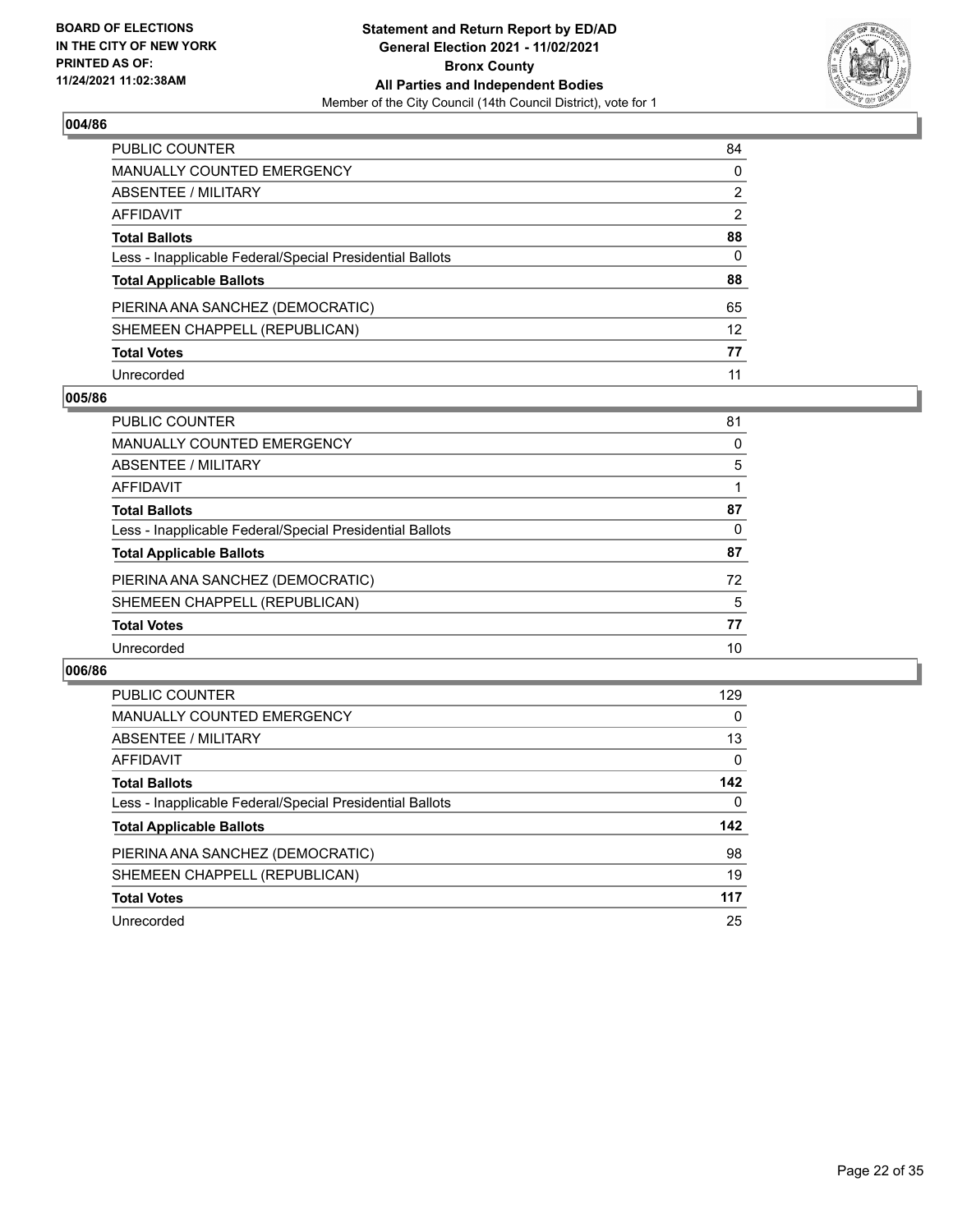

| PUBLIC COUNTER                                           | 117 |
|----------------------------------------------------------|-----|
| <b>MANUALLY COUNTED EMERGENCY</b>                        | 0   |
| <b>ABSENTEE / MILITARY</b>                               | 4   |
| AFFIDAVIT                                                |     |
| <b>Total Ballots</b>                                     | 122 |
| Less - Inapplicable Federal/Special Presidential Ballots | 0   |
| <b>Total Applicable Ballots</b>                          | 122 |
| PIERINA ANA SANCHEZ (DEMOCRATIC)                         | 93  |
| SHEMEEN CHAPPELL (REPUBLICAN)                            | 10  |
| <b>Total Votes</b>                                       | 103 |
| Unrecorded                                               | 19  |

## **008/86**

| PUBLIC COUNTER                                           | 127 |
|----------------------------------------------------------|-----|
| <b>MANUALLY COUNTED EMERGENCY</b>                        | 0   |
| ABSENTEE / MILITARY                                      | 11  |
| AFFIDAVIT                                                |     |
| <b>Total Ballots</b>                                     | 139 |
| Less - Inapplicable Federal/Special Presidential Ballots | 0   |
| <b>Total Applicable Ballots</b>                          | 139 |
| PIERINA ANA SANCHEZ (DEMOCRATIC)                         | 110 |
| SHEMEEN CHAPPELL (REPUBLICAN)                            | 13  |
| <b>Total Votes</b>                                       | 123 |
| Unrecorded                                               | 16  |

| <b>PUBLIC COUNTER</b>                                    | 153      |
|----------------------------------------------------------|----------|
| <b>MANUALLY COUNTED EMERGENCY</b>                        | 0        |
| ABSENTEE / MILITARY                                      | 14       |
| <b>AFFIDAVIT</b>                                         | $\Omega$ |
| <b>Total Ballots</b>                                     | 167      |
| Less - Inapplicable Federal/Special Presidential Ballots | 0        |
| <b>Total Applicable Ballots</b>                          | 167      |
| PIERINA ANA SANCHEZ (DEMOCRATIC)                         | 129      |
| SHEMEEN CHAPPELL (REPUBLICAN)                            | 13       |
| <b>Total Votes</b>                                       | 142      |
| Unrecorded                                               | 25       |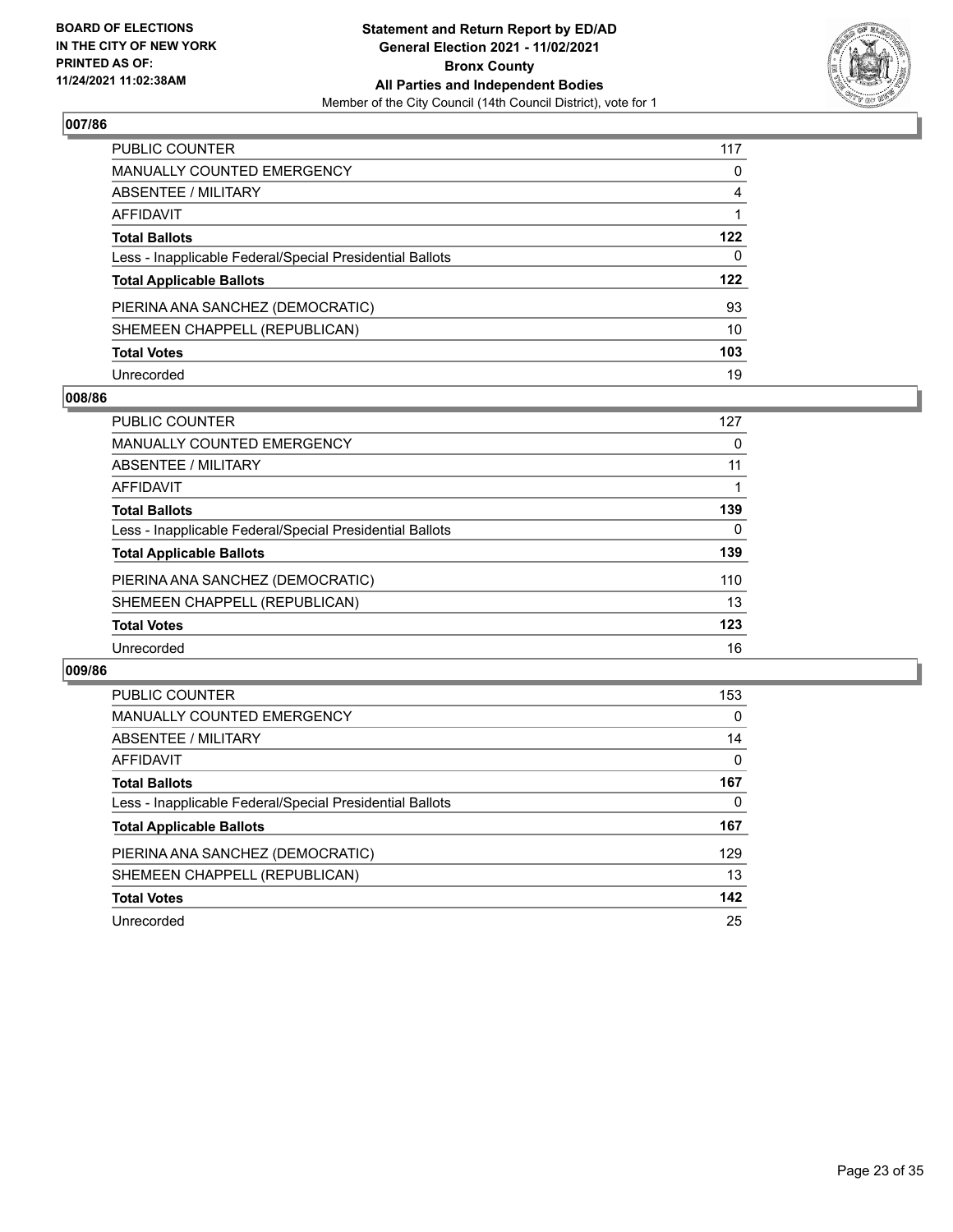

| <b>PUBLIC COUNTER</b>                                    | 124      |
|----------------------------------------------------------|----------|
| <b>MANUALLY COUNTED EMERGENCY</b>                        | 0        |
| ABSENTEE / MILITARY                                      | 6        |
| AFFIDAVIT                                                |          |
| <b>Total Ballots</b>                                     | 131      |
| Less - Inapplicable Federal/Special Presidential Ballots | $\Omega$ |
| <b>Total Applicable Ballots</b>                          | 131      |
| PIERINA ANA SANCHEZ (DEMOCRATIC)                         | 103      |
| SHEMEEN CHAPPELL (REPUBLICAN)                            | 15       |
| STEPHEN E DAVIS (WRITE-IN)                               |          |
| <b>Total Votes</b>                                       | 119      |
| Unrecorded                                               | 12       |

## **011/86**

| <b>PUBLIC COUNTER</b>                                    | 114      |
|----------------------------------------------------------|----------|
| <b>MANUALLY COUNTED EMERGENCY</b>                        | 0        |
| ABSENTEE / MILITARY                                      | 11       |
| AFFIDAVIT                                                | $\Omega$ |
| <b>Total Ballots</b>                                     | 125      |
| Less - Inapplicable Federal/Special Presidential Ballots | 0        |
| <b>Total Applicable Ballots</b>                          | 125      |
| PIERINA ANA SANCHEZ (DEMOCRATIC)                         | 92       |
| SHEMEEN CHAPPELL (REPUBLICAN)                            | 12       |
| <b>Total Votes</b>                                       | 104      |
| Unrecorded                                               | 21       |

| <b>PUBLIC COUNTER</b>                                    | 141          |
|----------------------------------------------------------|--------------|
| MANUALLY COUNTED EMERGENCY                               | 0            |
| ABSENTEE / MILITARY                                      | 7            |
| AFFIDAVIT                                                | $\Omega$     |
| <b>Total Ballots</b>                                     | 148          |
| Less - Inapplicable Federal/Special Presidential Ballots | $\mathbf{0}$ |
| <b>Total Applicable Ballots</b>                          | 148          |
| PIERINA ANA SANCHEZ (DEMOCRATIC)                         | 117          |
| SHEMEEN CHAPPELL (REPUBLICAN)                            | 15           |
| <b>Total Votes</b>                                       | 132          |
| Unrecorded                                               | 16           |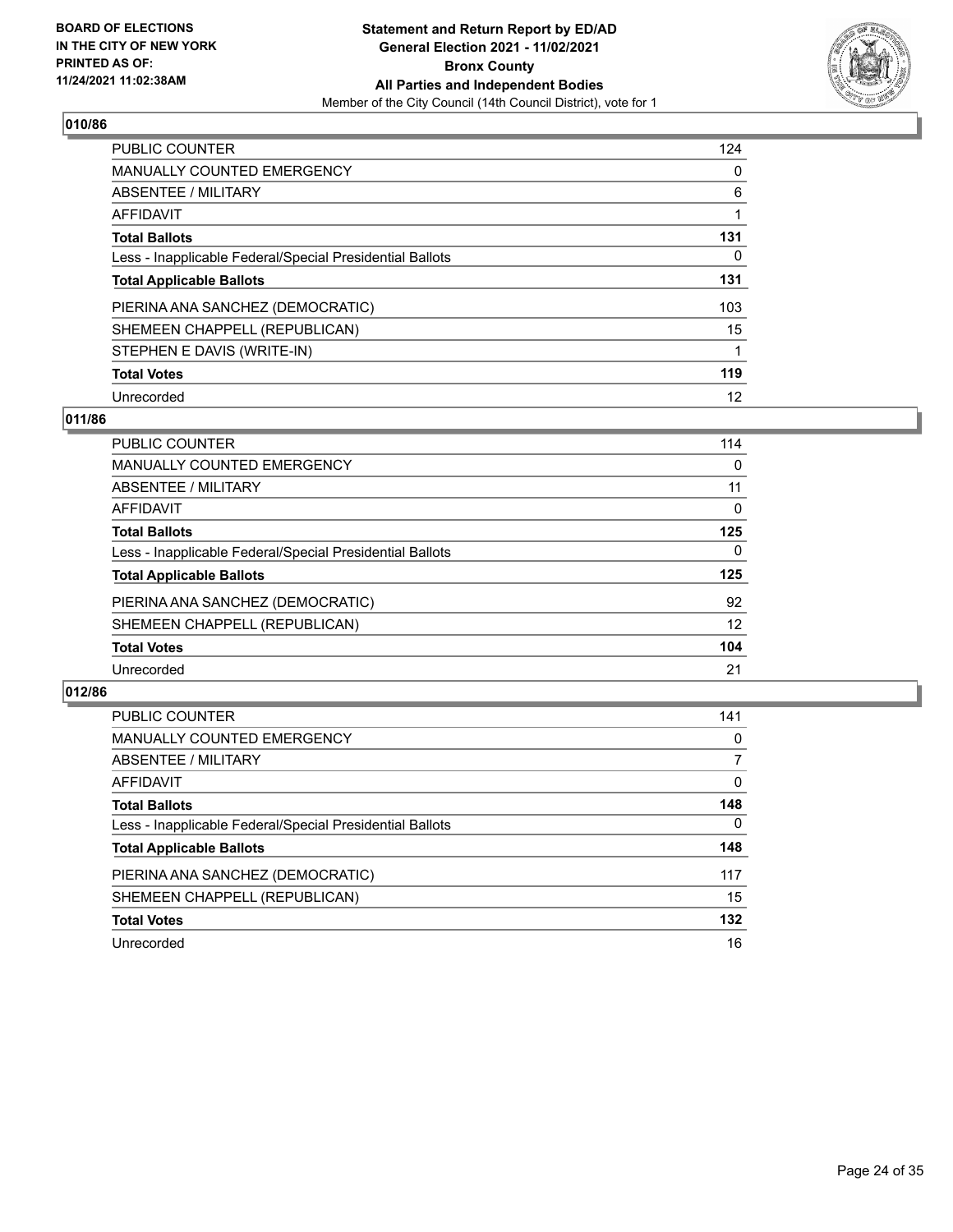

| PUBLIC COUNTER                                           | 110 |
|----------------------------------------------------------|-----|
| <b>MANUALLY COUNTED EMERGENCY</b>                        | 0   |
| ABSENTEE / MILITARY                                      | 12  |
| <b>AFFIDAVIT</b>                                         |     |
| <b>Total Ballots</b>                                     | 123 |
| Less - Inapplicable Federal/Special Presidential Ballots | 0   |
| <b>Total Applicable Ballots</b>                          | 123 |
| PIERINA ANA SANCHEZ (DEMOCRATIC)                         | 93  |
| SHEMEEN CHAPPELL (REPUBLICAN)                            | 8   |
| <b>Total Votes</b>                                       | 101 |
| Unrecorded                                               | 22  |

## **014/86**

| <b>PUBLIC COUNTER</b>                                    | 118   |
|----------------------------------------------------------|-------|
| <b>MANUALLY COUNTED EMERGENCY</b>                        | 0     |
| ABSENTEE / MILITARY                                      | 8     |
| AFFIDAVIT                                                | 2     |
| <b>Total Ballots</b>                                     | 128   |
| Less - Inapplicable Federal/Special Presidential Ballots | 0     |
| <b>Total Applicable Ballots</b>                          | 128   |
| PIERINA ANA SANCHEZ (DEMOCRATIC)                         | 100   |
| SHEMEEN CHAPPELL (REPUBLICAN)                            | 12    |
| <b>Total Votes</b>                                       | $112$ |
| Unrecorded                                               | 16    |

| PUBLIC COUNTER                                           | 135      |
|----------------------------------------------------------|----------|
| <b>MANUALLY COUNTED EMERGENCY</b>                        | $\Omega$ |
| ABSENTEE / MILITARY                                      | 12       |
| <b>AFFIDAVIT</b>                                         | $\Omega$ |
| <b>Total Ballots</b>                                     | 147      |
| Less - Inapplicable Federal/Special Presidential Ballots | 0        |
| <b>Total Applicable Ballots</b>                          | 147      |
| PIERINA ANA SANCHEZ (DEMOCRATIC)                         | 108      |
| SHEMEEN CHAPPELL (REPUBLICAN)                            | 7        |
| <b>Total Votes</b>                                       | 115      |
| Unrecorded                                               | 32       |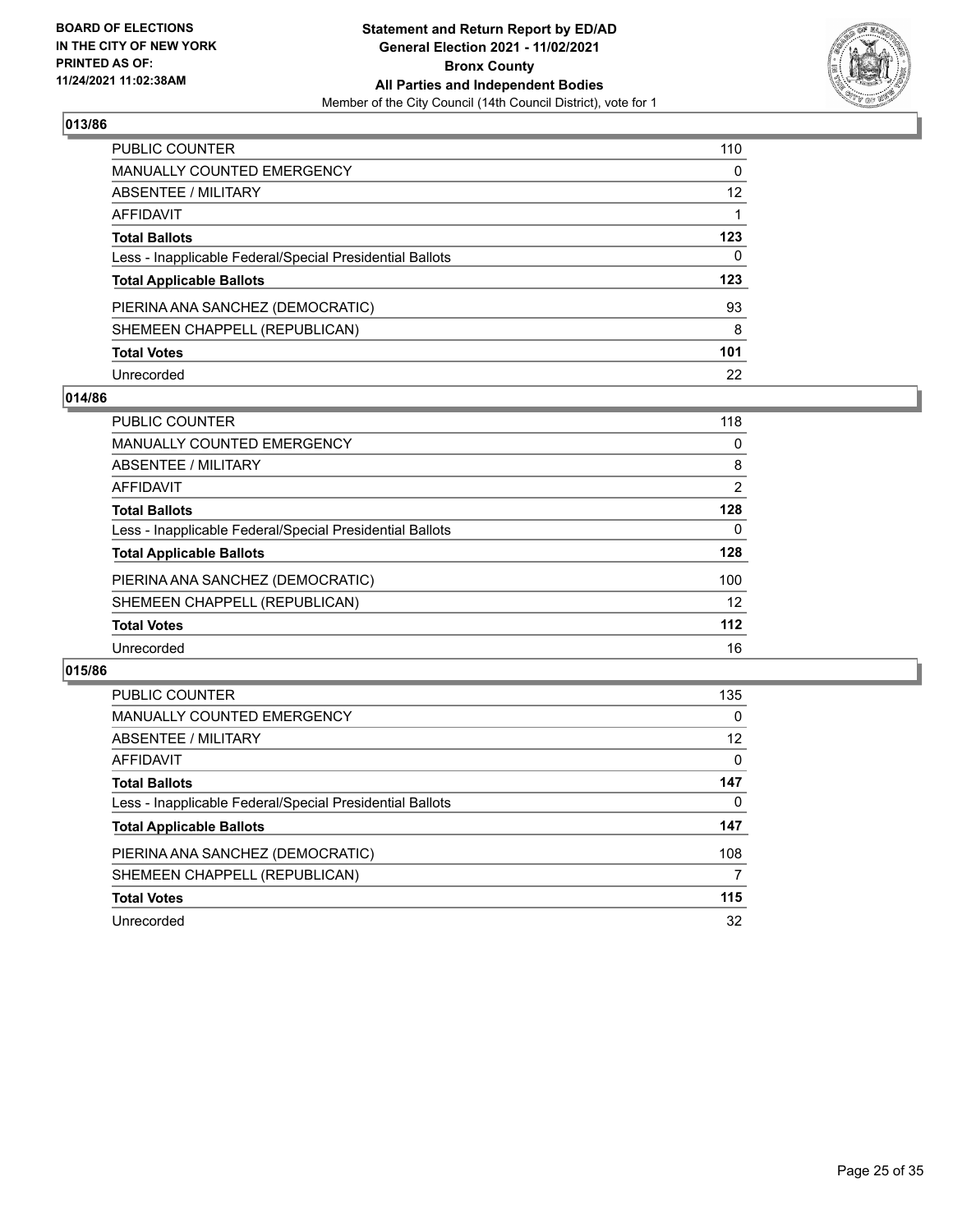

| PUBLIC COUNTER                                           | 110 |
|----------------------------------------------------------|-----|
| <b>MANUALLY COUNTED EMERGENCY</b>                        | 0   |
| ABSENTEE / MILITARY                                      | 4   |
| AFFIDAVIT                                                |     |
| <b>Total Ballots</b>                                     | 115 |
| Less - Inapplicable Federal/Special Presidential Ballots | 0   |
| <b>Total Applicable Ballots</b>                          | 115 |
| PIERINA ANA SANCHEZ (DEMOCRATIC)                         | 92  |
| SHEMEEN CHAPPELL (REPUBLICAN)                            | 8   |
| <b>Total Votes</b>                                       | 100 |
| Unrecorded                                               | 15  |

## **017/86**

| <b>PUBLIC COUNTER</b>                                    | 133      |
|----------------------------------------------------------|----------|
| <b>MANUALLY COUNTED EMERGENCY</b>                        | 0        |
| ABSENTEE / MILITARY                                      | 14       |
| AFFIDAVIT                                                | $\Omega$ |
| <b>Total Ballots</b>                                     | 147      |
| Less - Inapplicable Federal/Special Presidential Ballots | 0        |
| <b>Total Applicable Ballots</b>                          | 147      |
| PIERINA ANA SANCHEZ (DEMOCRATIC)                         | 113      |
| SHEMEEN CHAPPELL (REPUBLICAN)                            | 20       |
| <b>Total Votes</b>                                       | 133      |
| Unrecorded                                               | 14       |

| PUBLIC COUNTER                                           | 114 |
|----------------------------------------------------------|-----|
| <b>MANUALLY COUNTED EMERGENCY</b>                        | 0   |
| ABSENTEE / MILITARY                                      |     |
| <b>AFFIDAVIT</b>                                         | 2   |
| <b>Total Ballots</b>                                     | 117 |
| Less - Inapplicable Federal/Special Presidential Ballots | 0   |
| <b>Total Applicable Ballots</b>                          | 117 |
| PIERINA ANA SANCHEZ (DEMOCRATIC)                         | 89  |
| SHEMEEN CHAPPELL (REPUBLICAN)                            | 11  |
| <b>Total Votes</b>                                       | 100 |
| Unrecorded                                               | 17  |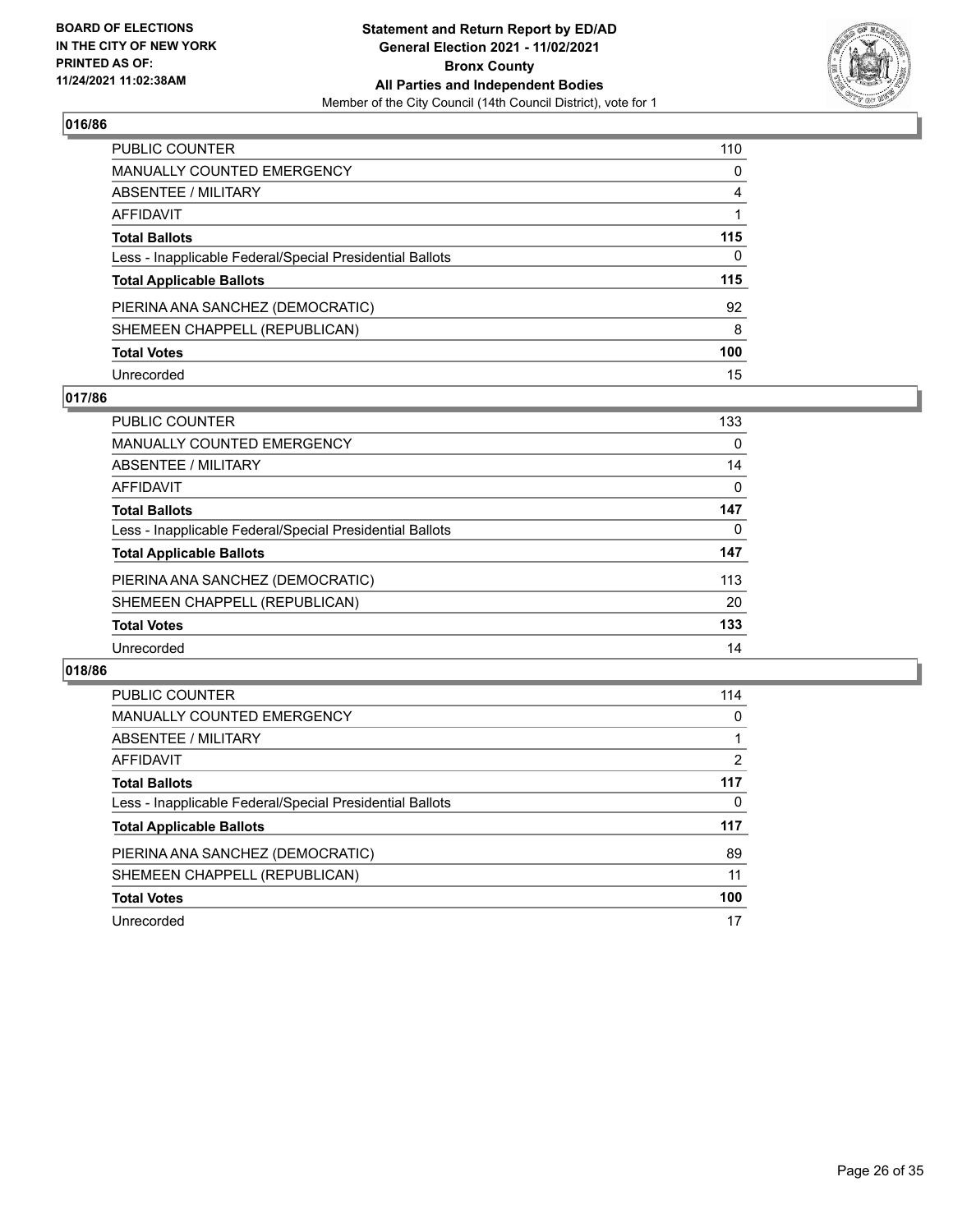

| PUBLIC COUNTER                                           | 112 |
|----------------------------------------------------------|-----|
| <b>MANUALLY COUNTED EMERGENCY</b>                        | 0   |
| ABSENTEE / MILITARY                                      | 13  |
| AFFIDAVIT                                                |     |
| <b>Total Ballots</b>                                     | 126 |
| Less - Inapplicable Federal/Special Presidential Ballots | 0   |
| <b>Total Applicable Ballots</b>                          | 126 |
| PIERINA ANA SANCHEZ (DEMOCRATIC)                         | 96  |
| SHEMEEN CHAPPELL (REPUBLICAN)                            | 13  |
| <b>Total Votes</b>                                       | 109 |
| Unrecorded                                               | 17  |

#### **020/86**

| PUBLIC COUNTER                                           | 113   |
|----------------------------------------------------------|-------|
| <b>MANUALLY COUNTED EMERGENCY</b>                        | 0     |
| ABSENTEE / MILITARY                                      | 12    |
| AFFIDAVIT                                                |       |
| <b>Total Ballots</b>                                     | 126   |
| Less - Inapplicable Federal/Special Presidential Ballots | 0     |
| <b>Total Applicable Ballots</b>                          | 126   |
| PIERINA ANA SANCHEZ (DEMOCRATIC)                         | 94    |
| SHEMEEN CHAPPELL (REPUBLICAN)                            | 18    |
| <b>Total Votes</b>                                       | $112$ |
| Unrecorded                                               | 14    |

| PUBLIC COUNTER                                           | 102      |
|----------------------------------------------------------|----------|
| <b>MANUALLY COUNTED EMERGENCY</b>                        | 0        |
| ABSENTEE / MILITARY                                      | 9        |
| <b>AFFIDAVIT</b>                                         | $\Omega$ |
| <b>Total Ballots</b>                                     | 111      |
| Less - Inapplicable Federal/Special Presidential Ballots | 0        |
| <b>Total Applicable Ballots</b>                          | 111      |
| PIERINA ANA SANCHEZ (DEMOCRATIC)                         | 90       |
| SHEMEEN CHAPPELL (REPUBLICAN)                            | 9        |
| <b>Total Votes</b>                                       | 99       |
| Unrecorded                                               | 12       |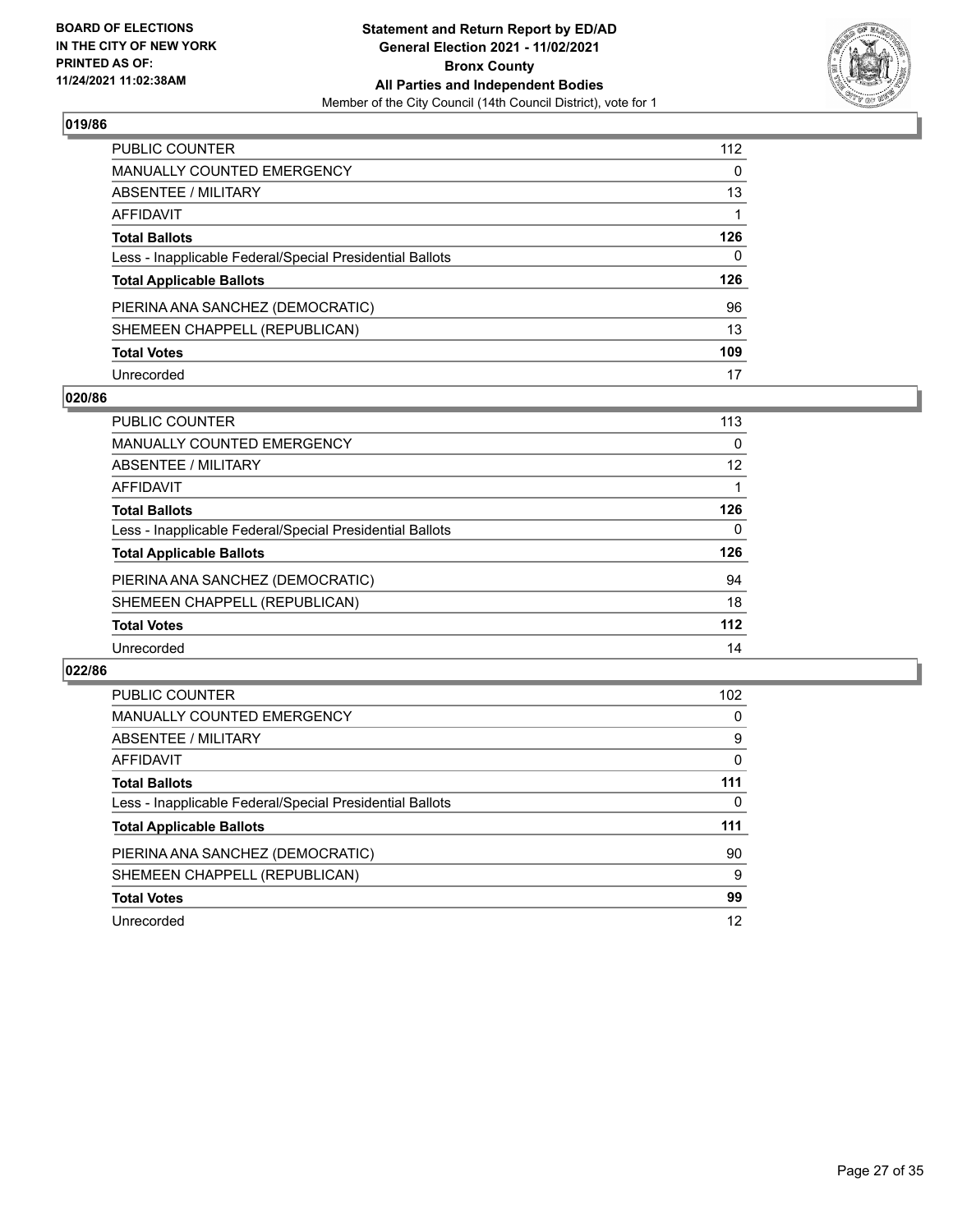

| <b>PUBLIC COUNTER</b>                                    | 112      |
|----------------------------------------------------------|----------|
| <b>MANUALLY COUNTED EMERGENCY</b>                        | $\Omega$ |
| ABSENTEE / MILITARY                                      | 11       |
| AFFIDAVIT                                                | 0        |
| <b>Total Ballots</b>                                     | 123      |
| Less - Inapplicable Federal/Special Presidential Ballots | 0        |
| <b>Total Applicable Ballots</b>                          | 123      |
| PIERINA ANA SANCHEZ (DEMOCRATIC)                         | 92       |
| SHEMEEN CHAPPELL (REPUBLICAN)                            | 10       |
| ADOLFO ABREU (WRITE-IN)                                  |          |
| <b>Total Votes</b>                                       | 103      |
| Unrecorded                                               | 20       |

#### **024/86**

| PUBLIC COUNTER                                           | 75       |
|----------------------------------------------------------|----------|
| <b>MANUALLY COUNTED EMERGENCY</b>                        | 0        |
| ABSENTEE / MILITARY                                      | 4        |
| <b>AFFIDAVIT</b>                                         | $\Omega$ |
| <b>Total Ballots</b>                                     | 79       |
| Less - Inapplicable Federal/Special Presidential Ballots | $\Omega$ |
| <b>Total Applicable Ballots</b>                          | 79       |
| PIERINA ANA SANCHEZ (DEMOCRATIC)                         | 52       |
| SHEMEEN CHAPPELL (REPUBLICAN)                            | 9        |
| <b>Total Votes</b>                                       | 61       |
| Unrecorded                                               | 18       |

| <b>PUBLIC COUNTER</b>                                    | 102 <sub>1</sub> |
|----------------------------------------------------------|------------------|
| <b>MANUALLY COUNTED EMERGENCY</b>                        | $\Omega$         |
| ABSENTEE / MILITARY                                      | 5                |
| AFFIDAVIT                                                | 0                |
| <b>Total Ballots</b>                                     | 107              |
| Less - Inapplicable Federal/Special Presidential Ballots | 0                |
| <b>Total Applicable Ballots</b>                          | 107              |
| PIERINA ANA SANCHEZ (DEMOCRATIC)                         | 79               |
| SHEMEEN CHAPPELL (REPUBLICAN)                            | 7                |
| <b>Total Votes</b>                                       | 86               |
| Unrecorded                                               | 21               |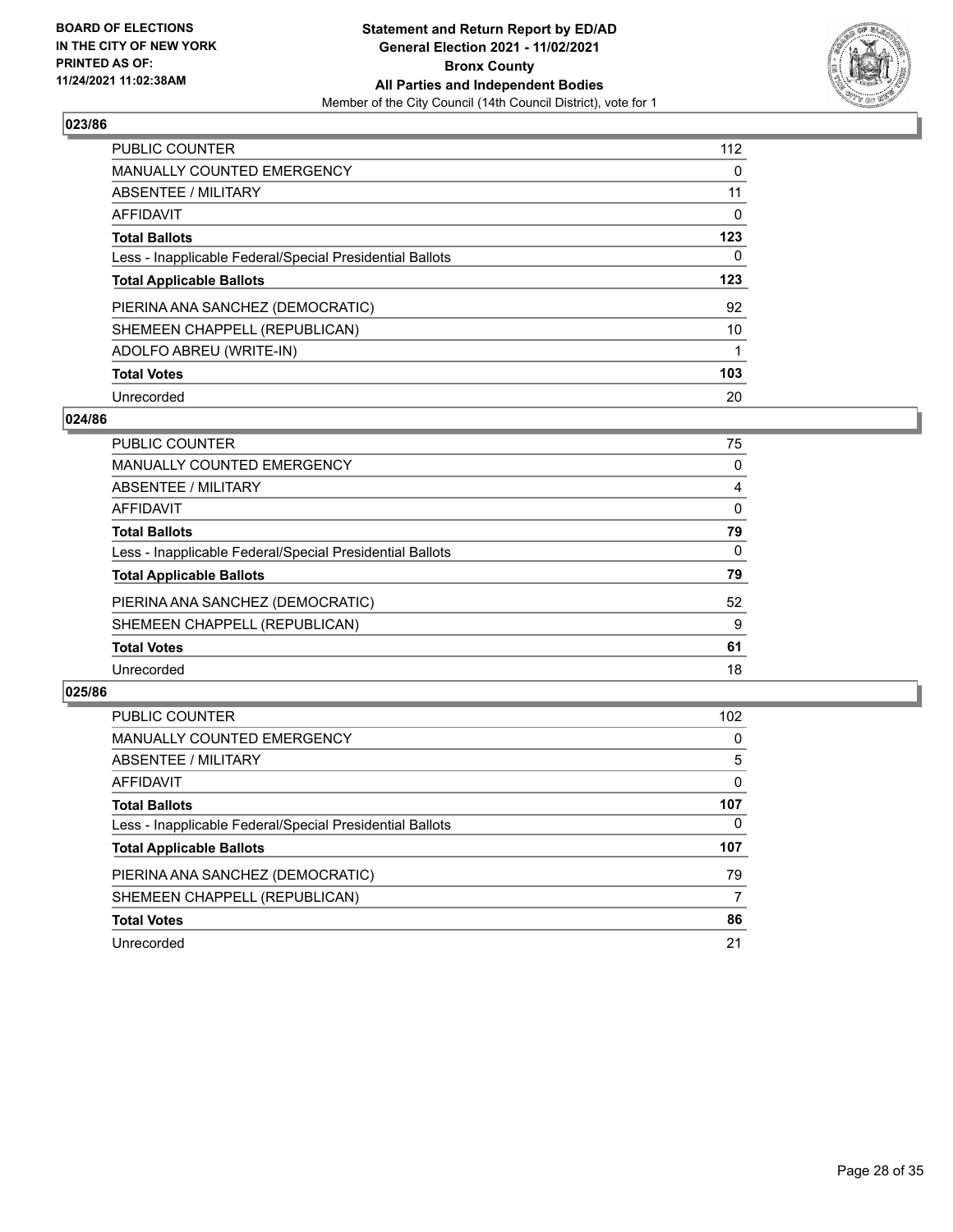

| PUBLIC COUNTER                                           | 105          |
|----------------------------------------------------------|--------------|
| <b>MANUALLY COUNTED EMERGENCY</b>                        | 0            |
| ABSENTEE / MILITARY                                      | 3            |
| <b>AFFIDAVIT</b>                                         | 0            |
| <b>Total Ballots</b>                                     | 108          |
| Less - Inapplicable Federal/Special Presidential Ballots | $\mathbf{0}$ |
| <b>Total Applicable Ballots</b>                          | 108          |
| PIERINA ANA SANCHEZ (DEMOCRATIC)                         | 79           |
| SHEMEEN CHAPPELL (REPUBLICAN)                            | 20           |
| <b>Total Votes</b>                                       | 99           |
| Unrecorded                                               | 9            |

#### **027/86**

| <b>PUBLIC COUNTER</b>                                    | 117      |
|----------------------------------------------------------|----------|
| <b>MANUALLY COUNTED EMERGENCY</b>                        | 0        |
| ABSENTEE / MILITARY                                      |          |
| AFFIDAVIT                                                | $\Omega$ |
| <b>Total Ballots</b>                                     | 118      |
| Less - Inapplicable Federal/Special Presidential Ballots | $\Omega$ |
| <b>Total Applicable Ballots</b>                          | 118      |
| PIERINA ANA SANCHEZ (DEMOCRATIC)                         | 92       |
| SHEMEEN CHAPPELL (REPUBLICAN)                            | 13       |
| <b>Total Votes</b>                                       | 105      |
| Unrecorded                                               | 13       |

| PUBLIC COUNTER                                           | 110 |
|----------------------------------------------------------|-----|
| <b>MANUALLY COUNTED EMERGENCY</b>                        | 0   |
| ABSENTEE / MILITARY                                      | 4   |
| <b>AFFIDAVIT</b>                                         | 2   |
| <b>Total Ballots</b>                                     | 116 |
| Less - Inapplicable Federal/Special Presidential Ballots | 0   |
| <b>Total Applicable Ballots</b>                          | 116 |
| PIERINA ANA SANCHEZ (DEMOCRATIC)                         | 80  |
| SHEMEEN CHAPPELL (REPUBLICAN)                            | 15  |
| <b>Total Votes</b>                                       | 95  |
| Unrecorded                                               | 21  |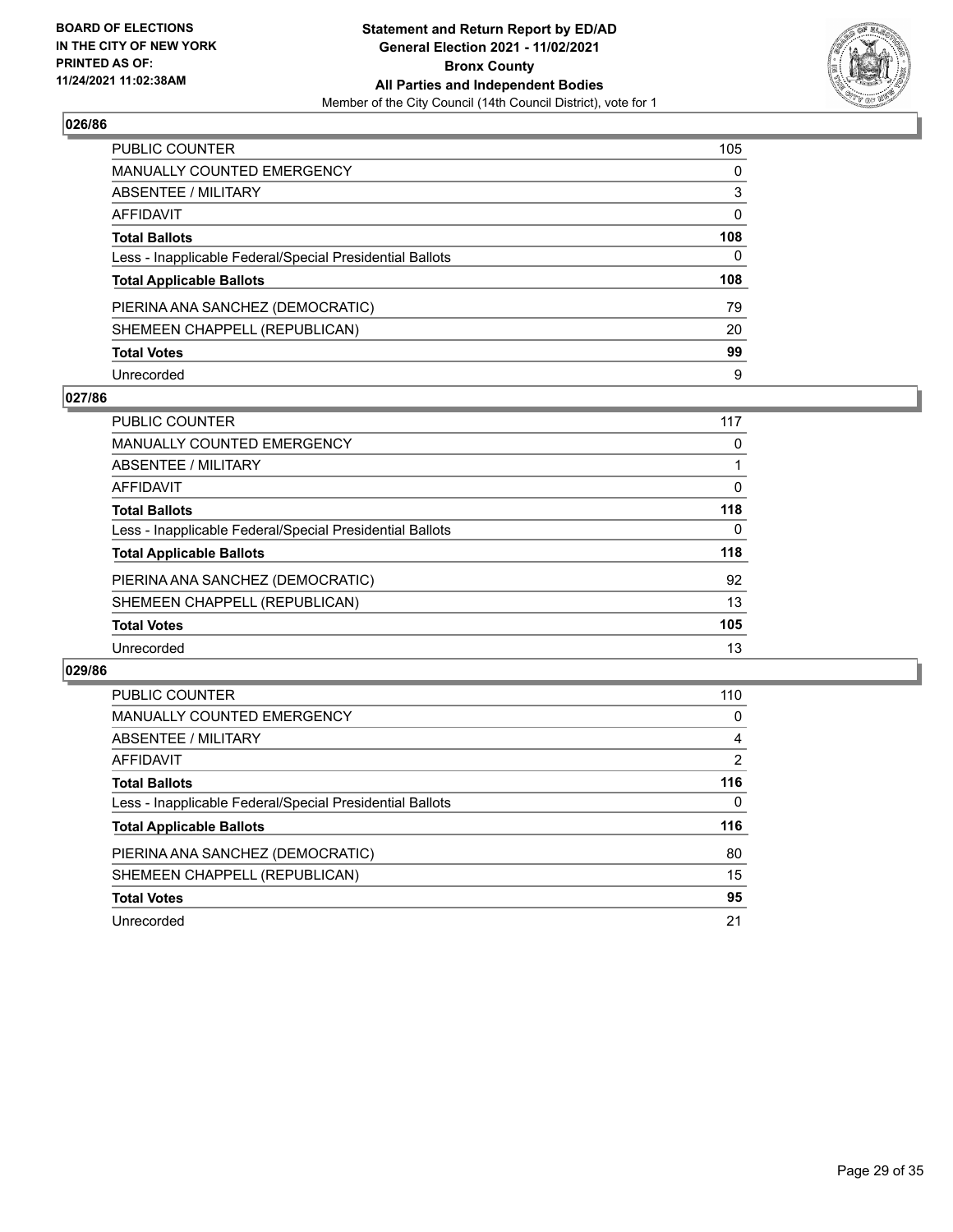

| <b>PUBLIC COUNTER</b>                                    | 81       |
|----------------------------------------------------------|----------|
| <b>MANUALLY COUNTED EMERGENCY</b>                        | 0        |
| ABSENTEE / MILITARY                                      | 4        |
| AFFIDAVIT                                                | $\Omega$ |
| <b>Total Ballots</b>                                     | 85       |
| Less - Inapplicable Federal/Special Presidential Ballots | $\Omega$ |
| <b>Total Applicable Ballots</b>                          | 85       |
| PIERINA ANA SANCHEZ (DEMOCRATIC)                         | 56       |
| SHEMEEN CHAPPELL (REPUBLICAN)                            | 15       |
| UNATTRIBUTABLE WRITE-IN (WRITE-IN)                       |          |
| <b>Total Votes</b>                                       | 72       |
| Unrecorded                                               | 13       |

## **033/86**

| <b>PUBLIC COUNTER</b>                                    | 171      |
|----------------------------------------------------------|----------|
| MANUALLY COUNTED EMERGENCY                               | 0        |
| ABSENTEE / MILITARY                                      | 3        |
| <b>AFFIDAVIT</b>                                         | 0        |
| <b>Total Ballots</b>                                     | 174      |
| Less - Inapplicable Federal/Special Presidential Ballots | $\Omega$ |
| <b>Total Applicable Ballots</b>                          | 174      |
| PIERINA ANA SANCHEZ (DEMOCRATIC)                         | 134      |
| SHEMEEN CHAPPELL (REPUBLICAN)                            | 10       |
| <b>Total Votes</b>                                       | 144      |
| Unrecorded                                               | 30       |

| <b>PUBLIC COUNTER</b>                                    | 120            |
|----------------------------------------------------------|----------------|
| <b>MANUALLY COUNTED EMERGENCY</b>                        | 0              |
| ABSENTEE / MILITARY                                      | 11             |
| AFFIDAVIT                                                | $\Omega$       |
| <b>Total Ballots</b>                                     | 131            |
| Less - Inapplicable Federal/Special Presidential Ballots | $\Omega$       |
| <b>Total Applicable Ballots</b>                          | 131            |
| PIERINA ANA SANCHEZ (DEMOCRATIC)                         | 105            |
| SHEMEEN CHAPPELL (REPUBLICAN)                            | $\overline{7}$ |
| UNATTRIBUTABLE WRITE-IN (WRITE-IN)                       |                |
| <b>Total Votes</b>                                       | 113            |
| Unrecorded                                               | 18             |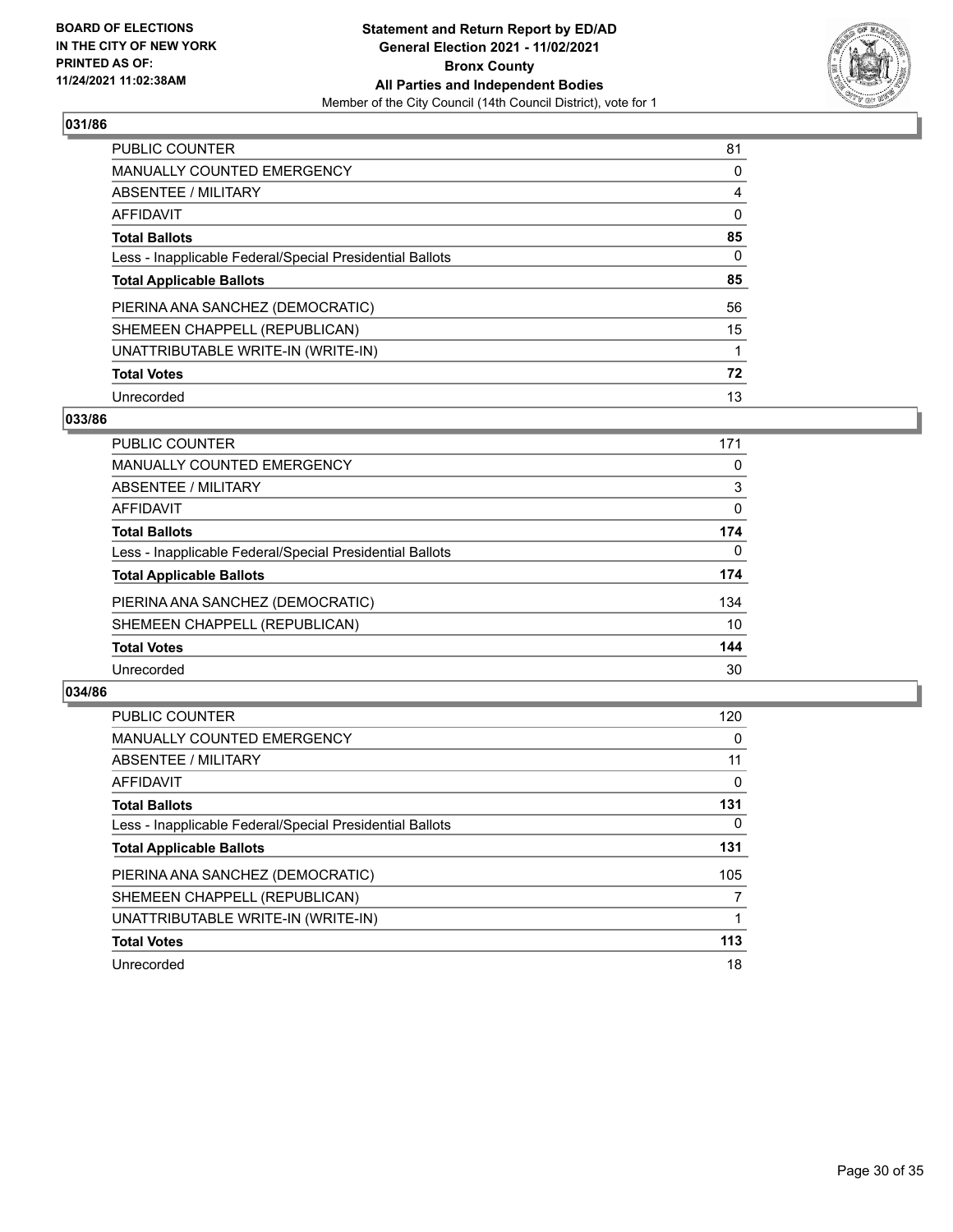

| PUBLIC COUNTER                                           | 104      |
|----------------------------------------------------------|----------|
| <b>MANUALLY COUNTED EMERGENCY</b>                        | 0        |
| <b>ABSENTEE / MILITARY</b>                               | 14       |
| <b>AFFIDAVIT</b>                                         | $\Omega$ |
| <b>Total Ballots</b>                                     | 118      |
| Less - Inapplicable Federal/Special Presidential Ballots | 0        |
| <b>Total Applicable Ballots</b>                          | 118      |
| PIERINA ANA SANCHEZ (DEMOCRATIC)                         | 88       |
| SHEMEEN CHAPPELL (REPUBLICAN)                            | 12       |
| <b>Total Votes</b>                                       | 100      |
| Unrecorded                                               | 18       |

#### **060/86**

| <b>PUBLIC COUNTER</b>                                    | 13       |
|----------------------------------------------------------|----------|
| <b>MANUALLY COUNTED EMERGENCY</b>                        | 0        |
| ABSENTEE / MILITARY                                      | $\Omega$ |
| AFFIDAVIT                                                | $\Omega$ |
| <b>Total Ballots</b>                                     | 13       |
| Less - Inapplicable Federal/Special Presidential Ballots | 0        |
| <b>Total Applicable Ballots</b>                          | 13       |
| PIERINA ANA SANCHEZ (DEMOCRATIC)                         | 10       |
| SHEMEEN CHAPPELL (REPUBLICAN)                            | $\Omega$ |
| <b>Total Votes</b>                                       | 10       |
| Unrecorded                                               | 3        |

| <b>PUBLIC COUNTER</b>                                    | 65 |
|----------------------------------------------------------|----|
| <b>MANUALLY COUNTED EMERGENCY</b>                        | 0  |
| ABSENTEE / MILITARY                                      | 5  |
| <b>AFFIDAVIT</b>                                         |    |
| <b>Total Ballots</b>                                     | 71 |
| Less - Inapplicable Federal/Special Presidential Ballots | 0  |
| <b>Total Applicable Ballots</b>                          | 71 |
| PIERINA ANA SANCHEZ (DEMOCRATIC)                         | 54 |
| SHEMEEN CHAPPELL (REPUBLICAN)                            | 9  |
| <b>Total Votes</b>                                       | 63 |
| Unrecorded                                               | 8  |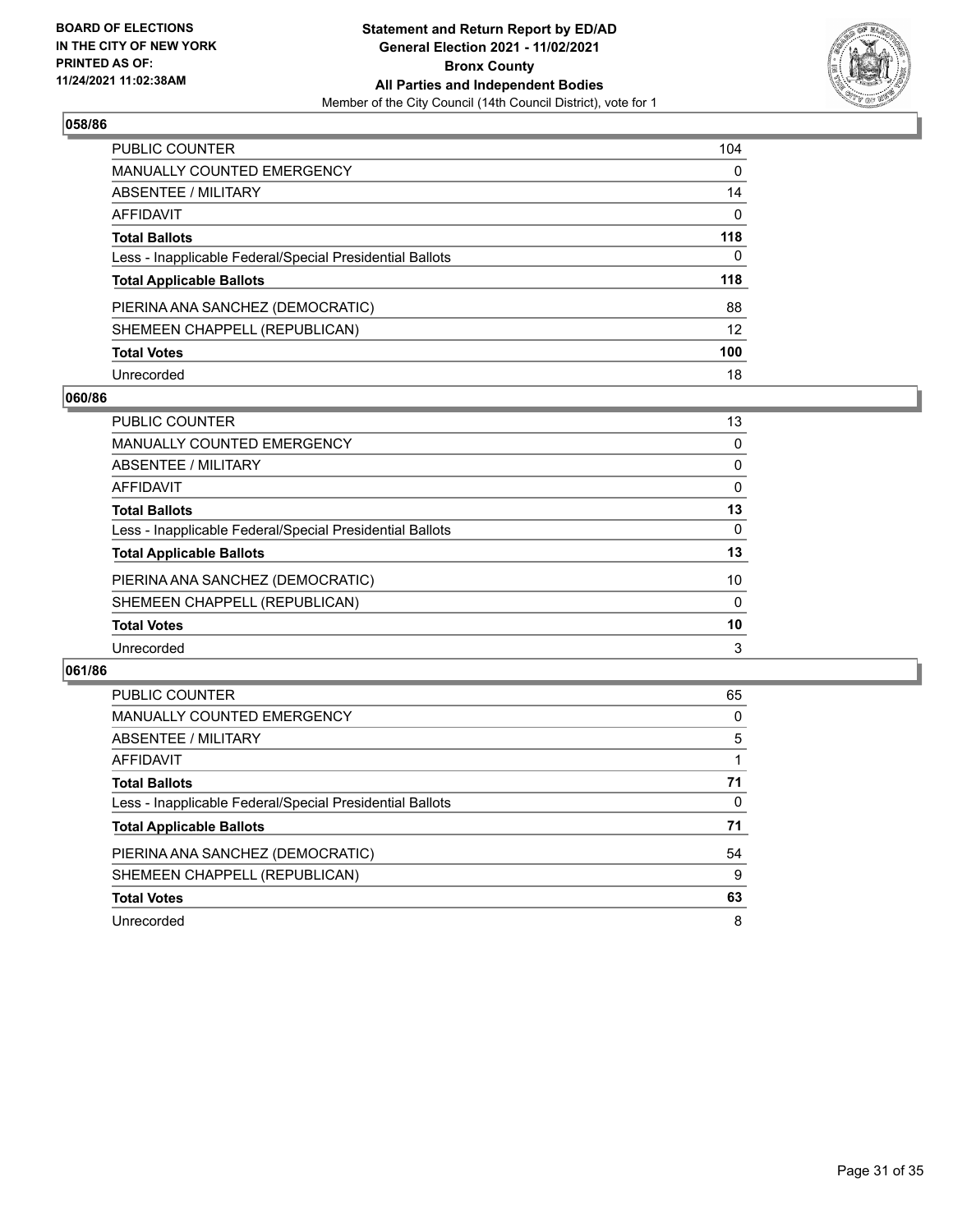

| PUBLIC COUNTER                                           | 103          |
|----------------------------------------------------------|--------------|
| <b>MANUALLY COUNTED EMERGENCY</b>                        | $\mathbf{0}$ |
| ABSENTEE / MILITARY                                      |              |
| AFFIDAVIT                                                | $\mathbf{0}$ |
| <b>Total Ballots</b>                                     | 104          |
| Less - Inapplicable Federal/Special Presidential Ballots | $\Omega$     |
| <b>Total Applicable Ballots</b>                          | 104          |
| PIERINA ANA SANCHEZ (DEMOCRATIC)                         | 91           |
| SHEMEEN CHAPPELL (REPUBLICAN)                            | 3            |
| <b>Total Votes</b>                                       | 94           |
| Unrecorded                                               | 10           |

## **063/86**

| <b>PUBLIC COUNTER</b>                                    | 123      |
|----------------------------------------------------------|----------|
| <b>MANUALLY COUNTED EMERGENCY</b>                        | $\Omega$ |
| ABSENTEE / MILITARY                                      | 10       |
| AFFIDAVIT                                                | 0        |
| <b>Total Ballots</b>                                     | 133      |
| Less - Inapplicable Federal/Special Presidential Ballots | 0        |
| <b>Total Applicable Ballots</b>                          | 133      |
| PIERINA ANA SANCHEZ (DEMOCRATIC)                         | 92       |
| SHEMEEN CHAPPELL (REPUBLICAN)                            | 8        |
| <b>Total Votes</b>                                       | 100      |
| Unrecorded                                               | 33       |

| PUBLIC COUNTER                                           | 74       |
|----------------------------------------------------------|----------|
| <b>MANUALLY COUNTED EMERGENCY</b>                        | $\Omega$ |
| ABSENTEE / MILITARY                                      | 4        |
| <b>AFFIDAVIT</b>                                         |          |
| <b>Total Ballots</b>                                     | 79       |
| Less - Inapplicable Federal/Special Presidential Ballots | 0        |
| <b>Total Applicable Ballots</b>                          | 79       |
| PIERINA ANA SANCHEZ (DEMOCRATIC)                         | 63       |
| SHEMEEN CHAPPELL (REPUBLICAN)                            | 9        |
| <b>Total Votes</b>                                       | 72       |
| Unrecorded                                               | 7        |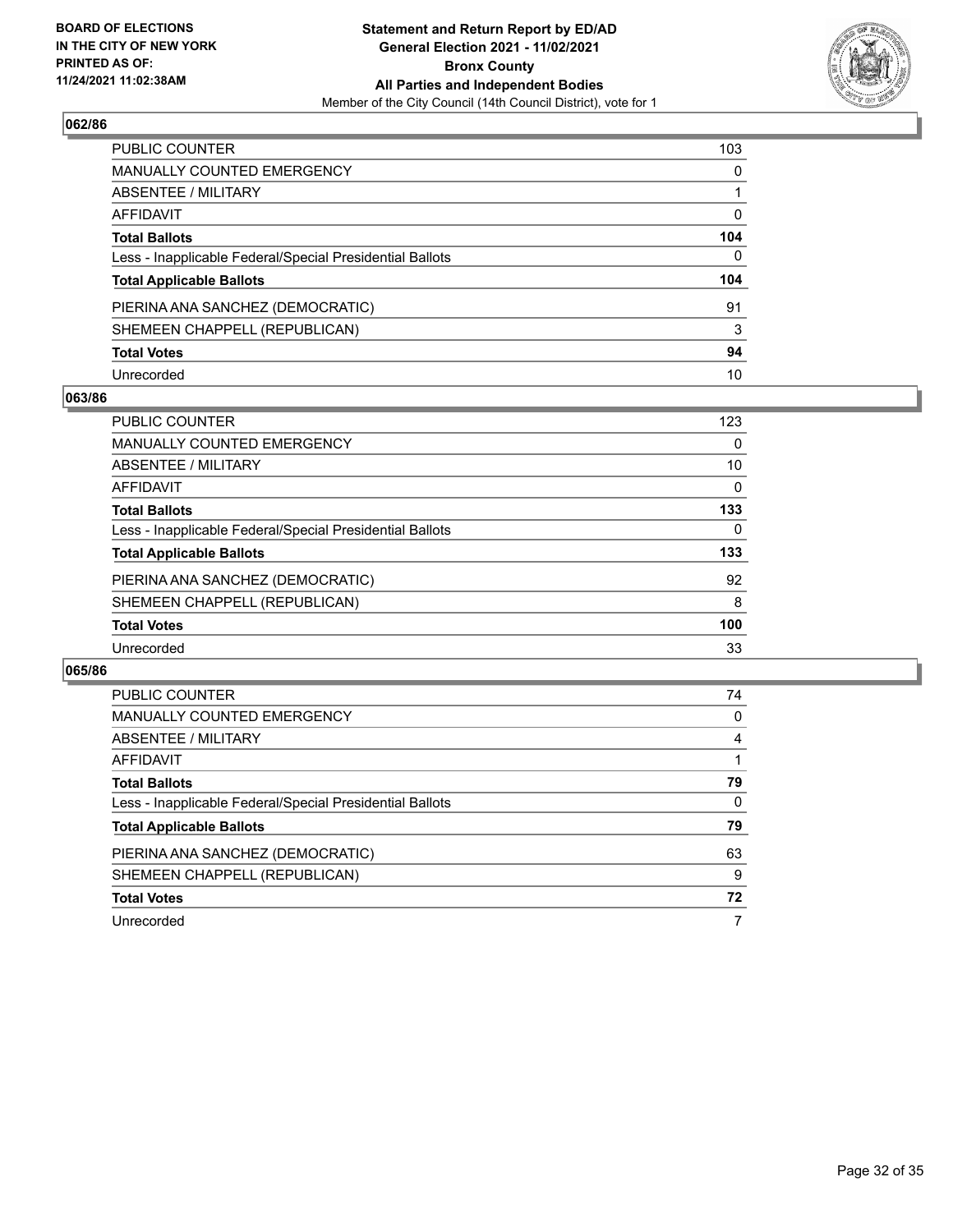

| PUBLIC COUNTER                                           | 130 |
|----------------------------------------------------------|-----|
| <b>MANUALLY COUNTED EMERGENCY</b>                        | 0   |
| <b>ABSENTEE / MILITARY</b>                               | 6   |
| AFFIDAVIT                                                | 0   |
| <b>Total Ballots</b>                                     | 136 |
| Less - Inapplicable Federal/Special Presidential Ballots | 0   |
| <b>Total Applicable Ballots</b>                          | 136 |
| PIERINA ANA SANCHEZ (DEMOCRATIC)                         | 101 |
| SHEMEEN CHAPPELL (REPUBLICAN)                            | 15  |
| <b>Total Votes</b>                                       | 116 |
| Unrecorded                                               | 20  |

## **067/86**

| <b>PUBLIC COUNTER</b>                                    | 103      |
|----------------------------------------------------------|----------|
| <b>MANUALLY COUNTED EMERGENCY</b>                        | 0        |
| ABSENTEE / MILITARY                                      | 9        |
| AFFIDAVIT                                                | 2        |
| <b>Total Ballots</b>                                     | 114      |
| Less - Inapplicable Federal/Special Presidential Ballots | $\Omega$ |
| <b>Total Applicable Ballots</b>                          | 114      |
| PIERINA ANA SANCHEZ (DEMOCRATIC)                         | 81       |
| SHEMEEN CHAPPELL (REPUBLICAN)                            | 11       |
| <b>Total Votes</b>                                       | 92       |
| Unrecorded                                               | 22       |

| PUBLIC COUNTER                                           | 68       |
|----------------------------------------------------------|----------|
| <b>MANUALLY COUNTED EMERGENCY</b>                        | $\Omega$ |
| ABSENTEE / MILITARY                                      | 3        |
| AFFIDAVIT                                                | 3        |
| <b>Total Ballots</b>                                     | 74       |
| Less - Inapplicable Federal/Special Presidential Ballots | $\Omega$ |
| <b>Total Applicable Ballots</b>                          | 74       |
| PIERINA ANA SANCHEZ (DEMOCRATIC)                         | 60       |
| SHEMEEN CHAPPELL (REPUBLICAN)                            | 5        |
| <b>Total Votes</b>                                       | 65       |
| Unrecorded                                               | 9        |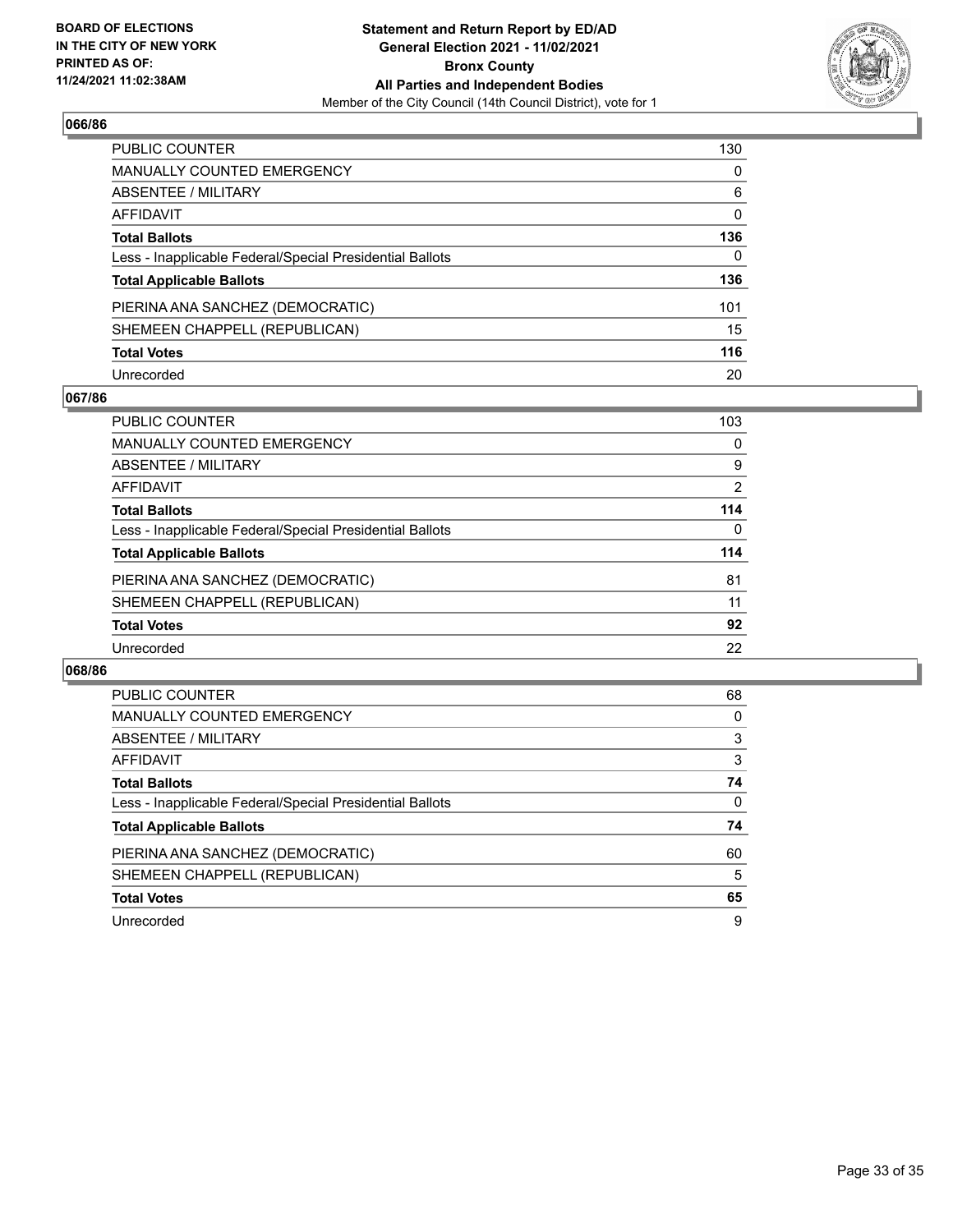

| <b>PUBLIC COUNTER</b>                                    | 116 |
|----------------------------------------------------------|-----|
| <b>MANUALLY COUNTED EMERGENCY</b>                        | 0   |
| ABSENTEE / MILITARY                                      | 3   |
| AFFIDAVIT                                                |     |
| <b>Total Ballots</b>                                     | 120 |
| Less - Inapplicable Federal/Special Presidential Ballots | 0   |
| <b>Total Applicable Ballots</b>                          | 120 |
| PIERINA ANA SANCHEZ (DEMOCRATIC)                         | 92  |
| SHEMEEN CHAPPELL (REPUBLICAN)                            | 14  |
| <b>Total Votes</b>                                       | 106 |
| Unrecorded                                               | 14  |